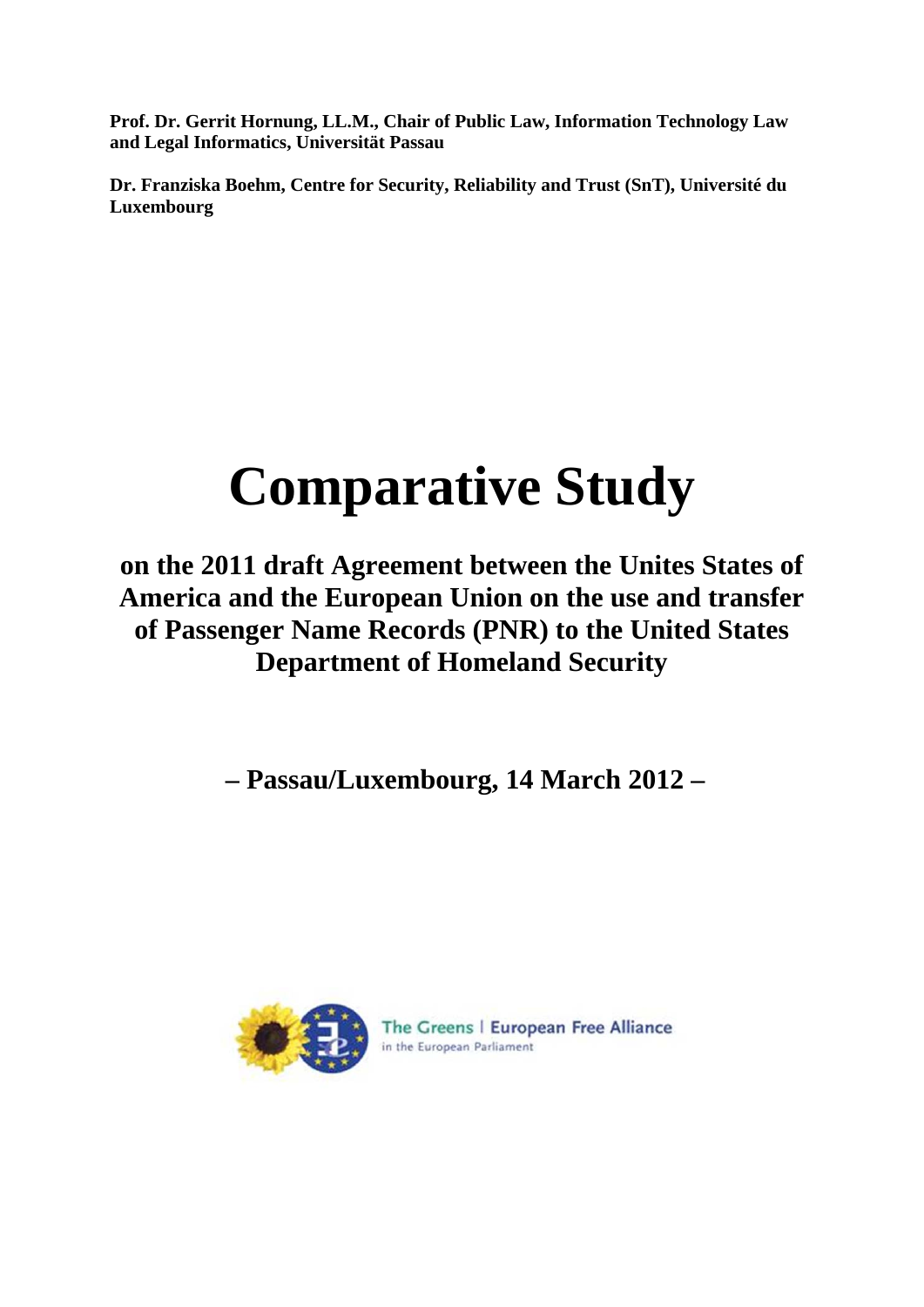© Gerrit Hornung and Franziska Boehm

Contact to the authors:

Prof. Dr. Gerrit Hornung Lehrstuhl für Öffentliches Recht, IT-Recht und Rechtsinformatik Universität Passau Innstr. 39 D-94032 Passau

Dr. Franziska Boehm Université du Luxembourg Interdisciplinary Centre for Security, Reliability and Trust (SnT) Campus Kirchberg 6, rue Richard Coudenhove Kalergi L-1359 Luxembourg

Funding for this study was provided by the Greens/EFA Group in the European Parliament.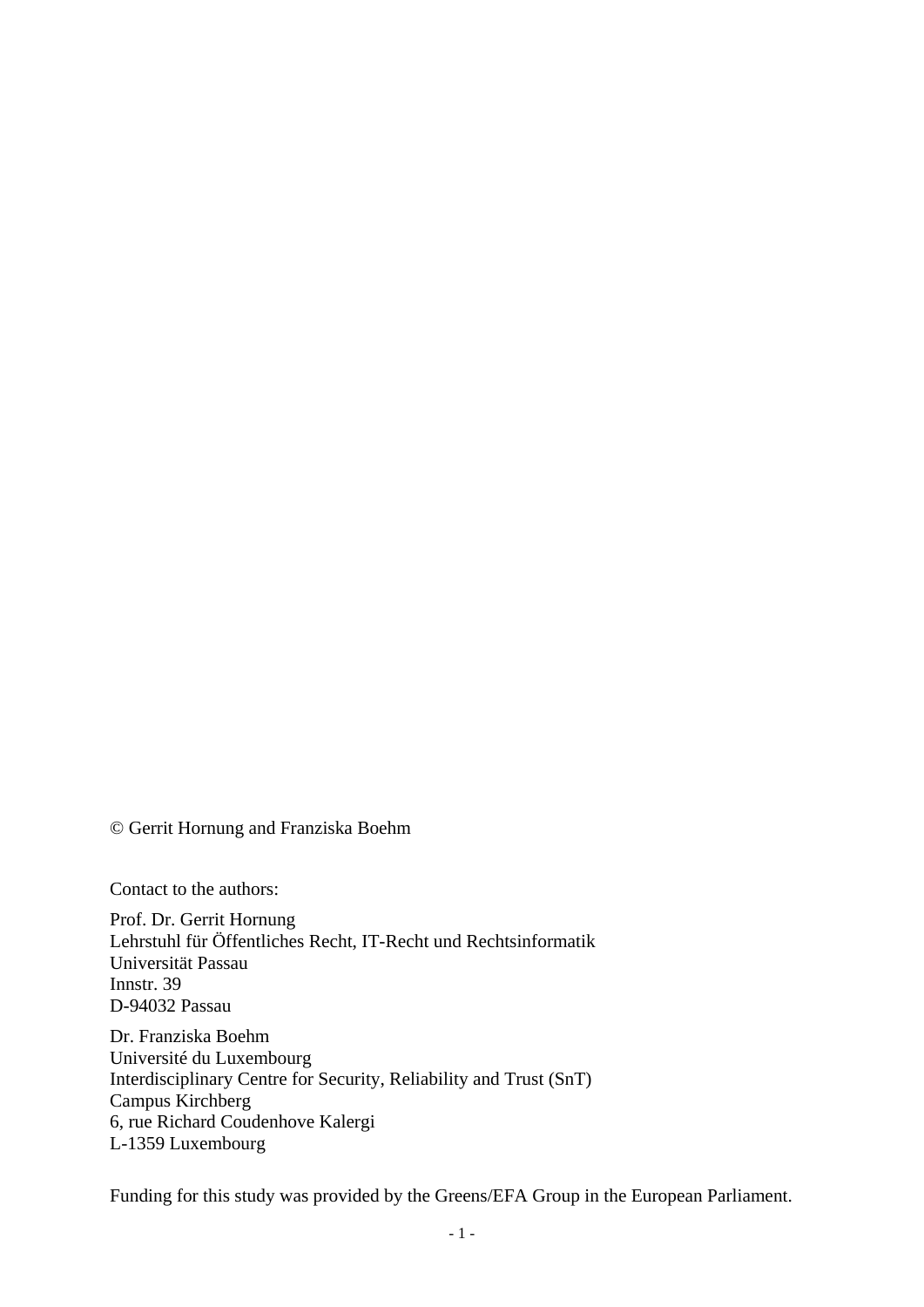# **Table of Contents**

| $\mathbf{1}$ |     |                                                                               |  |
|--------------|-----|-------------------------------------------------------------------------------|--|
| 2            |     |                                                                               |  |
|              | 2.1 |                                                                               |  |
|              | 2.2 | "Accumulation" of surveillance measures and constraints from the Member       |  |
| 3            |     |                                                                               |  |
|              | 3.1 |                                                                               |  |
|              | 3.2 |                                                                               |  |
|              | 3.3 |                                                                               |  |
|              | 3.4 |                                                                               |  |
|              | 3.5 |                                                                               |  |
|              | 3.6 |                                                                               |  |
|              | 3.7 |                                                                               |  |
| 4            |     | Comparison between the provisions of the draft agreement and the draft Police |  |
| 5            |     |                                                                               |  |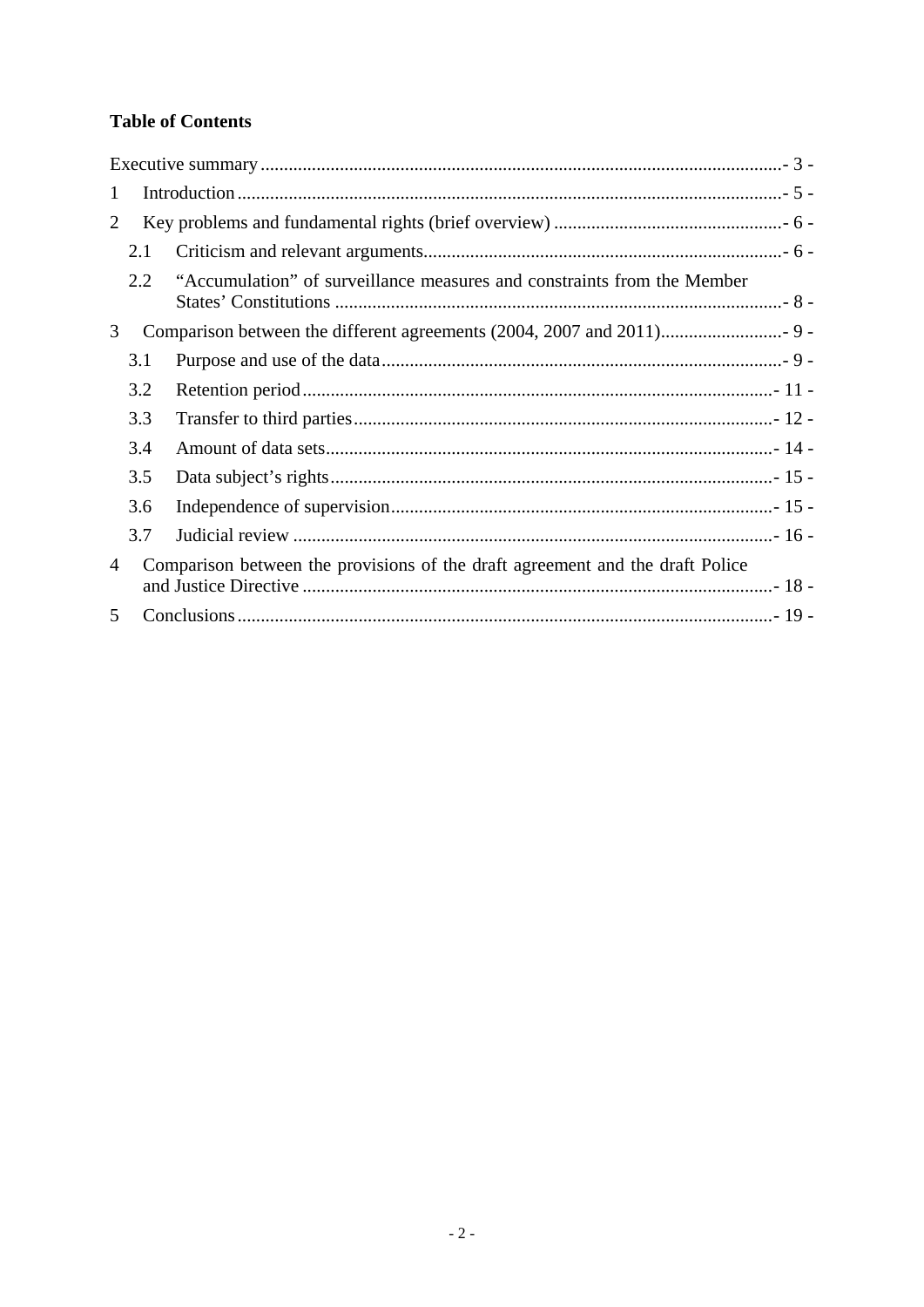# **Executive summary**

This study compares the three PNR agreements: those of 2004 and 2007, as well as the current draft of 2011 matching them against the requests put forward by the European Parliament in its resolution of 5 May 2010 and the proposal for a police and criminal justice data protection directive of the Commission of 25 January 2012. The outcomes of the analysis are briefly summarized in the following.

## **1. Purpose and use of the data have been extended**

When comparing the 2004, 2007 and the 2011 agreements, the purposes for which the PNR data can be used have been considerably extended. According to Article 4 of the proposed agreement, PNR data can be used for other purposes not related to terrorist or related crimes (i.e. border control, use if ordered by a court, other violations of law). This extension is not in line with the demands of the European Parliament formulated in its resolution of 5 May 2010.

## **2. Retention period has been extended**

The comparison of the data retention periods show that they were constantly extended until the current draft eventually abolished the time limit at all, bearing the risk of repersonalization after the "*anonymization*" envisaged after 15 years. The indefinite retention period (in particular for data of unsuspected individuals which have never been accessed) is, however, not in line with European data protection standards. The use of undefined terms such as "*anonymization*", "*masking out"* and "*repersonalization*" leads to uncertainty as regards the content of those terms.

## **3. Transfer to third parties has been broadened**

Although some safeguards, including the information duty and express understandings incorporating data privacy protections, are contained in the 2011 agreement, the purpose of onward transfers is not particularly specified and not directly linked even to the very broad purposes mentioned in Article 4 (as it was in the former agreements by identifying the respective paragraph). Even if the purpose of transfer is linked to the overall purpose of the 2011 agreement, the justifications for transfers would nonetheless be wider than those of the former agreements as the provisions on purpose limitation in Article 4 have been extended.

## **4. Independence of supervision is still not guaranteed**

The provisions regarding review and oversight have been clearly improved in the 2011 agreement. However, they are considerably weakened by the fact that there is no truly independent authority and indeed no mandatory oversight from outside the DHS at all. This is however, again not in line with European data protection standards.

## **5. Amount of data sets has not been reduced; less protection for sensitive data**

There is no change or reduction of the data categories transferred to the U.S. since 2004. The already weakened protection for sensitive data from the 2007 agreement is further weakened in the 2011 draft.

# **6. Data subject's rights and judicial review still not enforceable**

Although the provisions on data subject's rights and on judicial review are more detailed than in the former agreements, it is doubtful whether the provisions of the agreement grant any new rights to EU citizens, in particular with regard to Article 21, stating that the agreement does not confer any new right to individuals. In the other provisions, the proposal mostly refers to U.S. laws which would apply to the data subjects in any case. As according to the pre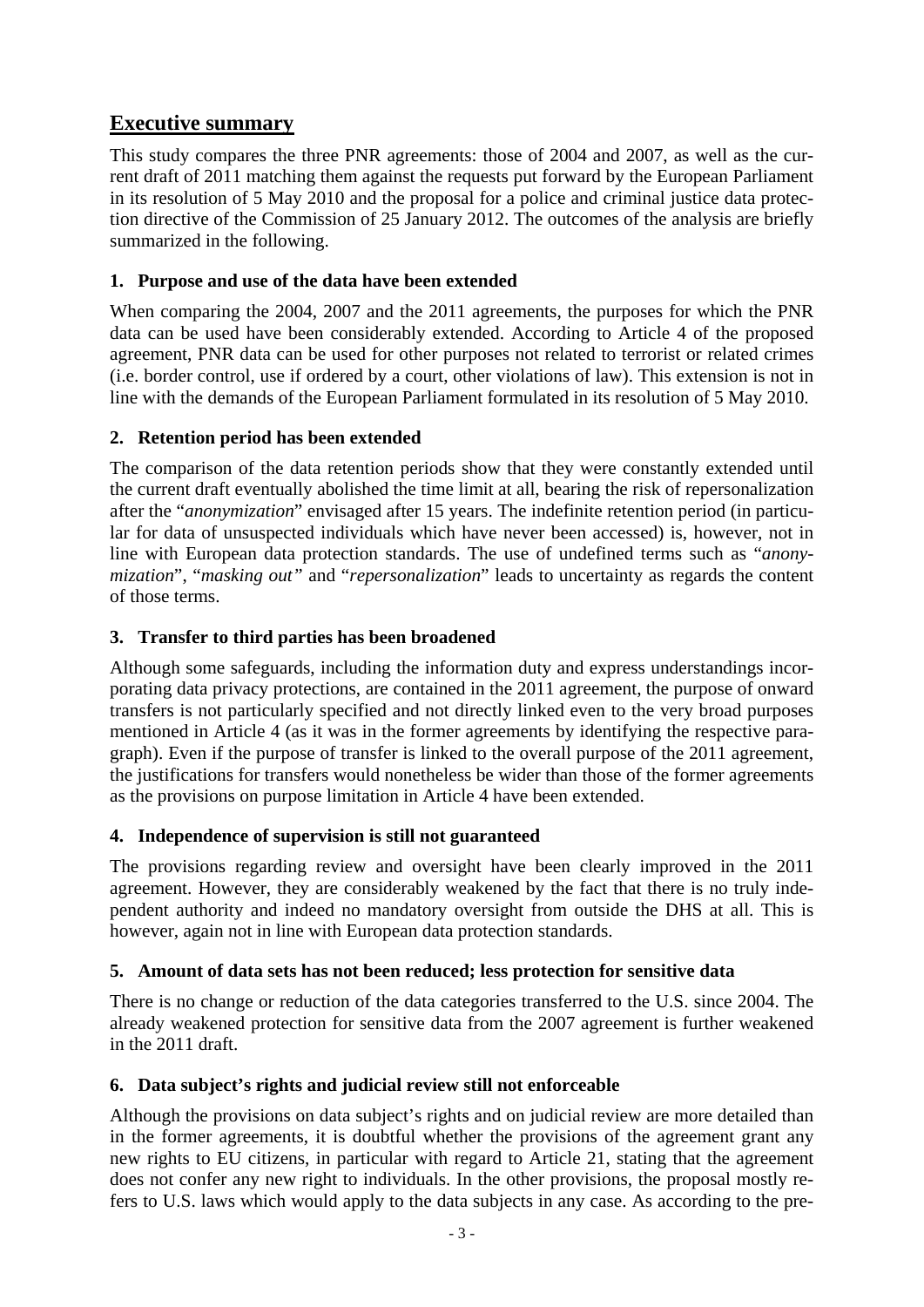vailing opinion, U.S. laws as such do not ensure an adequate level of data protection, the reference to U.S. law in force can hardly be deemed to ensure an adequate level of data protection (as stated in Article 19).

#### **7. Comparison between the provisions of the draft agreement and the draft Police and Justice Data Protection Directive**

The proposed agreement clearly does not comply with the standards of the proposed directive in many respects. Many of these shortcomings relate to the points mentioned before. Basic data protection standards are not respected. Provisions relating to the wide-ranging purposes, the very long retention period, the independency of supervision and the rights of individuals (access, correction, rectification, compensation) are far from being comparable to those of the draft police and criminal justice data protection directive. With regard to the adequacy standards in Article 34 of this proposal, it is barely understandable that Article 19 of the 2011 agreement states that DHS provides an adequate level of protection for PNR processing and use, "within the meaning of relevant EU data protection law".

#### **8. Conclusion**

The draft 2011 PNR agreement, which is currently undergoing the consent procedure in the European Parliament, provides only very few improvements when compared to the 2004 and 2007 agreements and in some regards even lowers the data protection standards of the former agreements. Data transferred under the agreement can be used for purposes not related to terrorist and serious transnational crimes, retention periods have been extended, and data subject rights are still not enforceable. The draft 2011 agreement also clearly does not meet the data protection standards envisaged in the proposed directive on data protection in the field of police and criminal justice.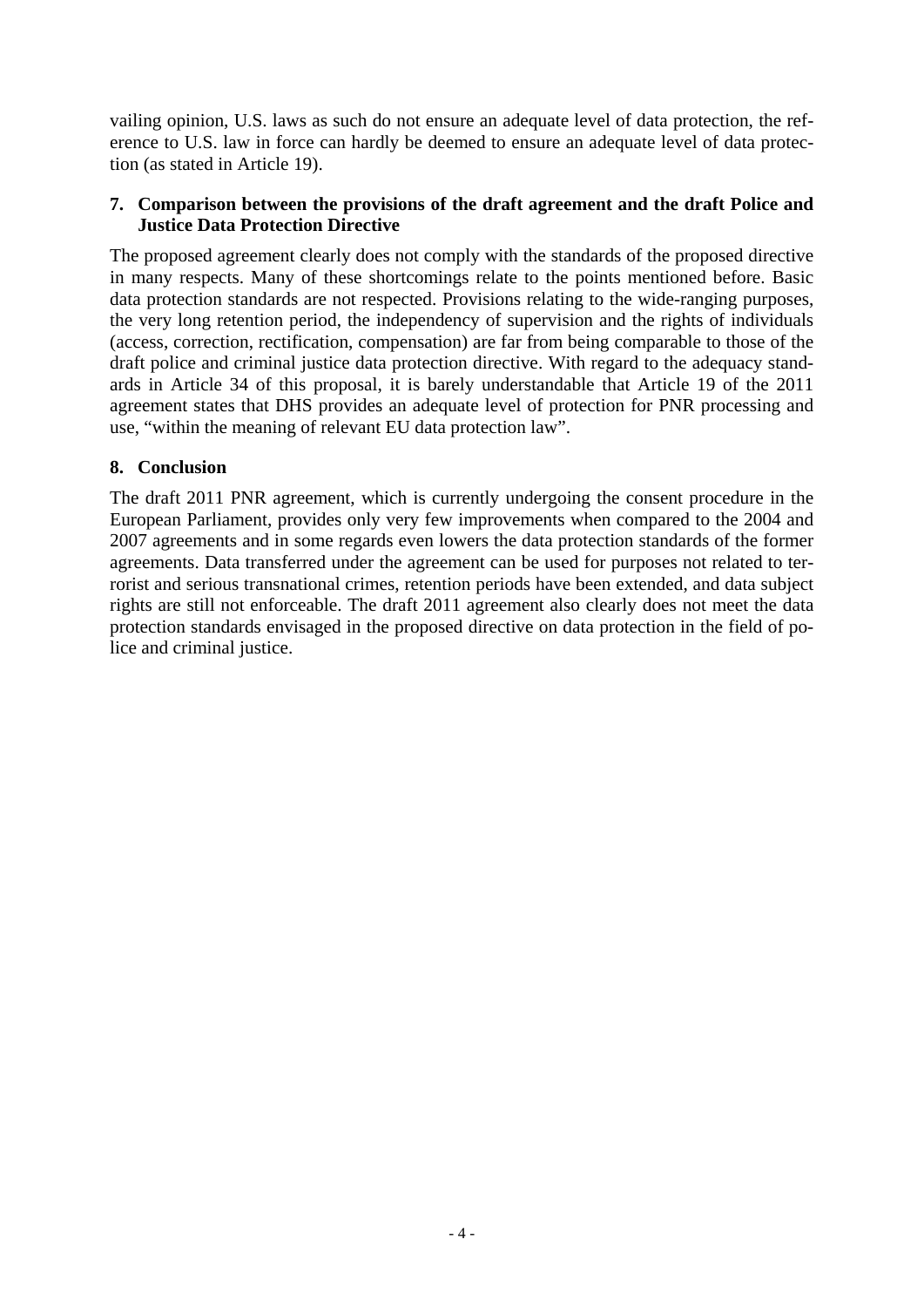# **1 Introduction**

The transfer of Passenger Name Record (PNR) data has been heavily discussed in recent years and appears to be a prototypic example of the conflicts between security interests and privacy fundamental rights which has evolved since the attacks of 11 September 2001.

As PNR data is usually collected by a controller which is based in an EU Member States, the respective national data protection laws apply in accordance with Article 4 (1) Directive 95/46. Companies are thus bound by both U.S. law and the law of the respective EU Member State. As the U.S. do not, as such, ensure an adequate level of protection as defined by Article 25 Directive 95/46, it is in principle, illegal for air carriers to transfer the data to the U.S. However, U.S. law precisely obliges the air carriers to do so. There is thus a conflict of law to which there was no solution prior to the respective PNR agreements. The first PNR agreement tried to solve this problem in  $2004$ ,<sup>1</sup> but it was squashed by the European Court of Justice due to the lack of a legal basis for the decision of the Council.<sup>2</sup> In July 2007, a follow-up agreement was signed. $3\overline{}$  In the absence of ratification, it has since only been applied provisionally. After the entry into force of the Treaty of Lisbon, the European Parliament was requested to give its consent. The Parliament did not do so, but instead called on the Commission to renegotiate and substantially improve the agreement with regards to data protection standards in its resolution of 5 May 2010.<sup>4</sup> After negotiations with the U.S., the Commission initialed the agreement and recommended to the Council so sign it.<sup>5</sup> The Council adopted the agreement on 13 December 2011.

There are thus three succeeding PNR agreements: those of 2004 and 2007, as well as the current 2011 draft. As the Parliament had argued against the 2004 agreement, not only with regards to the lack of competence, but also in relation to the violations of fundamental rights, and requested in its resolution of  $5$  May  $2010<sup>6</sup>$  that certain "minimum requirements" must be respected when exchanging PNR, it is of particular interest whether the current document improves the privacy and data protection rights of travelers.

This study thus aims at comparing the three documents and matching them against the requests put forward by the Parliament. To this end, we will first recall briefly the key problems of the PNR scheme with regard to fundamental rights and data protection laws. As the transfer of PNR data relates to the prevention, investigation, detection or prosecution of criminal offences, it is additionally important to compare the current PNR agreement to the standards

<sup>1</sup> Agreement between the European Community and the United States of America on the processing and transfer of PNR data by air carriers to the United States Department of Homeland Security, Bureau of Customs and Border Protection, OJ 2004, L 183/84 (in the following: the 2004 Agreement). 2

Both Article 95 and Article 300 TEC were not considered to be the appropriate basis, cf. ECJ, Joined Cases C-317/04 and C-318/04, European Parliament v Council and Commission; cf. Ulrich Ehricke, Thomas Becker and Daisy Walzel, "Übermittlung von Fluggastdaten in die USA", Recht der Datenverarbeitung 2006: 149- 156; see also the case notes of Westphal, Europäische Zeitschrift für Wirtschaftsrecht 2006: 406-407 and Peter Szczekalla, Deutsches Verwaltungsblatt 2006: 896-899.

Agreement between the European Union and the United States of America on the processing and transfer of Passenger Name Record (PNR) data by air carriers to the United States Department of Homeland Security (DHS), OJ 2007, L 204/18 (in the following: the 2007 Agreement 2007).

European Parliament resolution of 5 May 2010 on the launch of negotiations for Passenger Name Record (PNR) agreements with the United States, Australia and Canada, final edition B7-0244/2010.<br>
Solution B7-0244/2010.

COM(2011) 807 final.

<sup>6</sup> See above n. 4.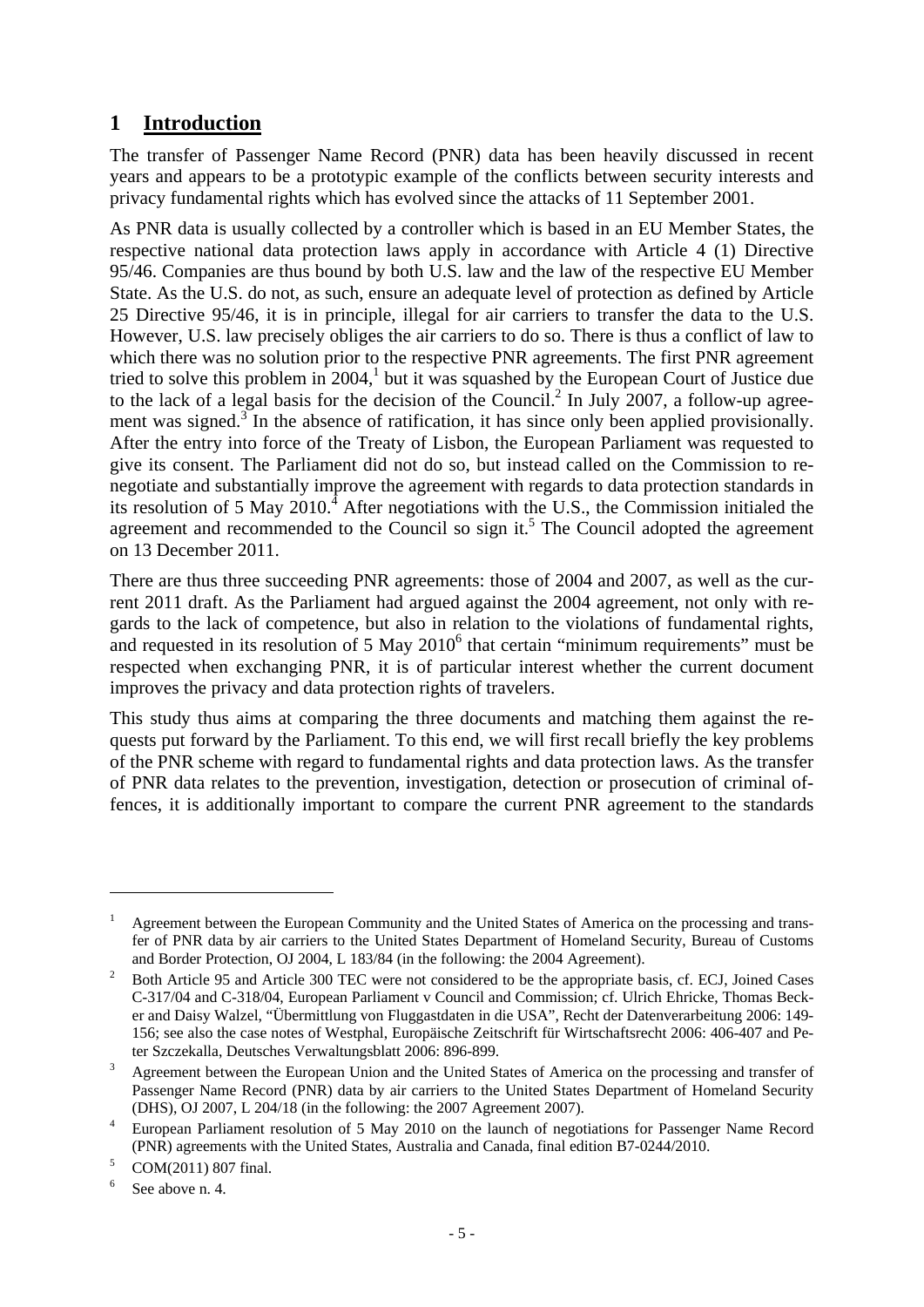which the Union seeks to apply in this area in the future. The agreement will thus be assessed in the light of the proposal of the Commission of 25 January 2012.<sup>7</sup>

A careful analysis of the current PNR proposal is of particular importance in several respects. It relates to the protection of fundamental human rights (Articles 7 and 8 CFR, Article 8 ECHR, Article 16 TFEU), it could influence the proposed European PNR retention scheme<sup>8</sup> – but most of all, it could constitute a precedent for future data transfers to countries outside the European Union. According to Article 19 of the 2011 proposal, "*DHS shall be deemed to provide, within the meaning of relevant EU data protection law, an adequate level of protection for PNR processing and use*". It could therefore well be that other countries or other administrative branches in the U.S. will refer to the standards in the proposal in the future. The European legislative organs should keep this in mind when deciding upon the current draft.

# **2 Key problems and fundamental rights (brief overview)**

The main concern expressed so far relate to the compatibility of the former as well as the current EU-U.S. PNR agreements with fundamental rights, in particular with data protection rights (above all with Articles 7 and 8 CFR, Article 8 ECHR, Article 16 TFEU). Various actors, such as the Article 29 Working Party, the Commissions' legal service, the Parliament, the  $EDPS<sup>9</sup>$  and academic literature<sup>10</sup> have already exhaustively elaborated on the main problems and concerns. The criticism mentioned in these articles and opinions is therefore only briefly illustrated in the following and restricted to the key points.

## **2.1 Criticism and relevant arguments**

1

With regard to the mentioned fundamental rights, the PNR transfers must meet the requirements of necessity and proportionality. The key problem here is that the necessity of the data

<sup>7</sup> Cf. the proposal for a "Directive on the protection of individuals with regard to the processing of personal data by competent authorities for the purposes of prevention, investigation, detection or prosecution of criminal offences or the execution of criminal penalties, and the free movement of such data", COM(2012) 10 final, 25 Jan 2012. 8

See e.g. Boehm, "EU PNR: European Flight Passengers Under General Suspicion – The Envisaged European Model of Analyzing Flight Passenger Data", in: Computers, Privacy and Data Protection: an Element of Choice, eds. Serge Gutwirth, Yves Poullet, Paul De Hert, Springer 2011, p. 171-199; McGinley, "Die Verarbeitung von Fluggastdaten für Strafverfolgungszwecke", Datenschutz und Datensicherheit 2010: 250-253.

Compare for instance: Opinion 7/2010 of the Article 29 Working Party, WP 178 (2010); Opinion of the EDPS of 9 December 2011 on the Proposal for a Council Decision on the conclusion of the Agreement between the United States of America and the European Union on the use and transfer of Passenger Name Records to the United States Department of Homeland Security, OJ C 35/03, 9.2.2012, see also draft recommendation of rapporteur Sophia in't Veld, 30 January 2012, 2011/0382 (NLE), Note from the Commission legal service to DG Home affairs of 18 May 2011; Letter from the Article 29 Working Party to the Members of the

LIBE Committee of the European Parliament of 6 January 2012.<br>
10 Compare for instance: Vagelis Papakonstantinou, and Paul De Hert, "The PNR Agreement and Transatlantic anti-terrorism Cooperation: No firm human rights framework on either side of the Atlantic," Common Market Law Review 46 (3) (2009): 885-919; Mario Mendez, "Passenger Name Record Agreement, European Court of Justice," European Constitutional Law Review 3 (2007): 127-147; Christian Schröder, "Der Zugriff der USA auf Daten europäischer Flugpassagiere", Recht der Datenverarbeitung 2003: 285-290; Westphal (above n. 2); Franziska Boehm, "Datenschutz in der Europäischen Union", Juristische Arbeitsblätter 2009: 435-439; Waldemar Hummer, "Die SWIFT-Affaire. US-Terrorismusbekämpfung versus Datenschutz, Archiv des Völkerrechts 49 (2011), 203-245; Thomas Petri, "Unzulässige Vorratssammlungen nach dem Volkszählungsurteil? Die Speicherung von TK-Verkehrsdaten und Flugpassagierdaten", Datenschutz und Datensicherheit 2008: 729-732; Marina Tamm, "Rückwirkungen des gescheiterten SWIFT-Abkommens auf das Abkommen über Fluggastdaten?", Verbraucher und Recht 2010: 215-223.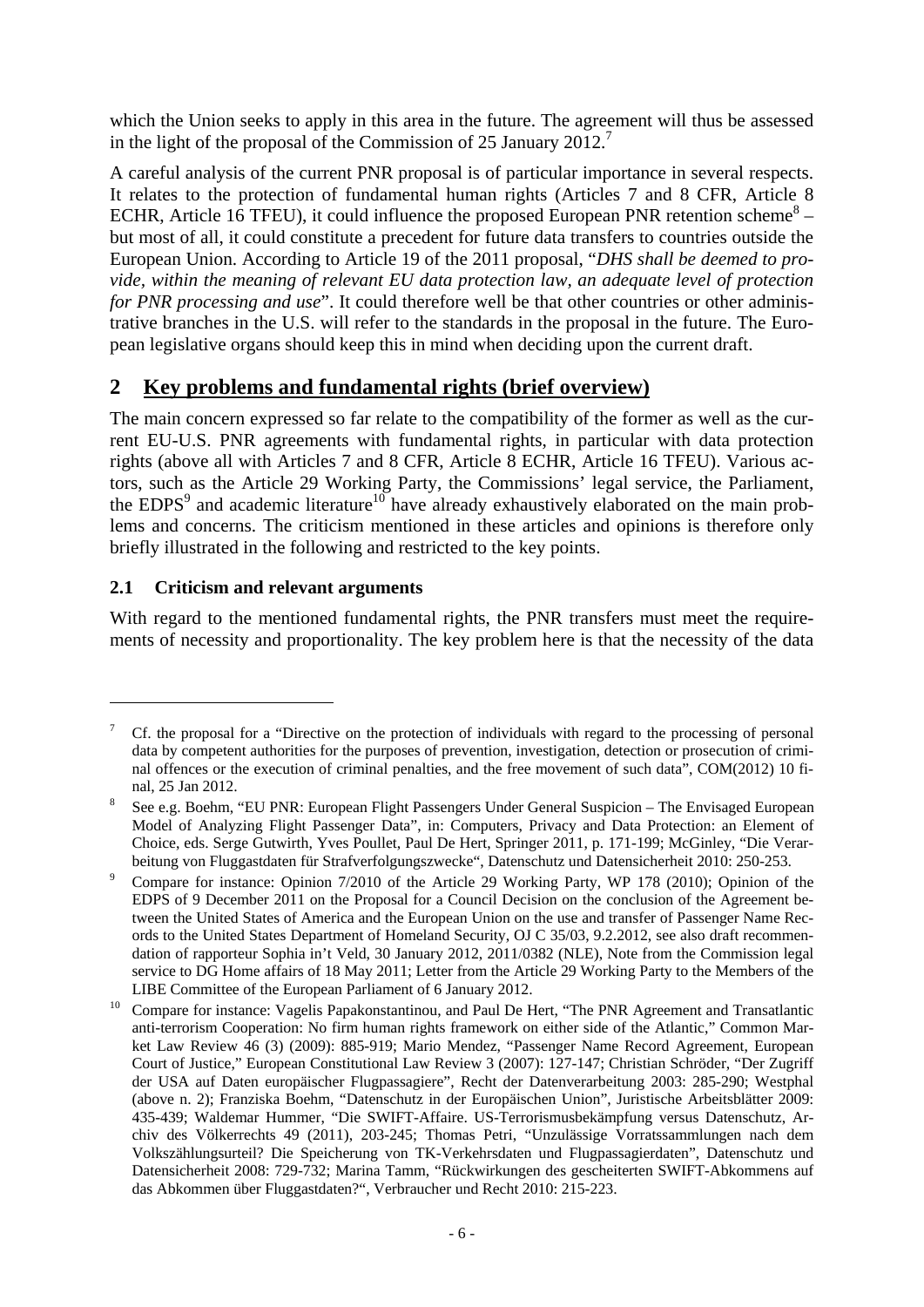transfer is continuously emphasized, $11$  but remains unclear. So far it is doubtful whether the evidence offered is sufficient to demonstrate the necessity of the mass PNR transfer to the  $U.S.<sup>12</sup>$  As there has been offered no new evidence that the PNR analysis lead to arrests and eventually the conviction of terrorist and criminals with regard to the 2011 agreement, the criticism remains valid.

Extensive criticism also concerns the purpose and the use of the data. Up to now, none of the agreements have specified the exact purpose for which the PNR should be used. Whereas the initial idea was to use the PNR only for the prevention of serious crime and terrorism, all agreements included the possibility to use the PNR for other purposes (in particular for border purposes, possible profiling purposes, in court proceedings and for minor crimes). These additional uses have been the subject to criticism.<sup>13</sup>

In addition, the retention period has been exposed to critique since the first PNR agreement in 2004. It is criticized for being not proportional in relation to the purpose pursued. This is fostered when taking into account other PNR agreements, such as those with Canada and Australia, which provide for a much shorter retention period (Canada: 3,5 and Australia: 5,5 years). Compared to those, the U.S. retention period of up to 15 years seems to have been rather randomly chosen.<sup>14</sup>

Doubts have also been expressed in the context of the effective enforcement of access and redress possibilities for individuals.<sup>15</sup> As all of the agreements entailed a specific clause stipulating that the agreements shall not create any right or benefit under U.S. law,  $^{16}$  the practical value of access and redress provisions have been called into question.<sup>17</sup> Doubts have concerned the question of whether adequate and effective access and redress possibilities in U.S. law exist and how these possibilities could be successfully used. Since the U.S. Privacy Act does not apply to EU citizens, it is doubtful whether the other U.S. statutes mentioned in the agreements (e.g. the FOIA) entail rights, which are comparable to those that would be available to EU citizens within the EU.

The provisions concerning domestic sharing and onward transfer have also triggered critical comments. Doubts with regards to the safeguards applied in this context and to the adequacy of the transfer are being discussed.18 Further, the criticism refers to the lack of specification of the authorities entitled to receive PNR data.19 In addition, it is criticized that the transfer to

<sup>&</sup>lt;sup>11</sup> See e.g. COM(2011)807 final, p. 3 ("very important tool in the fight against terrorism and serious crime"), p.

<sup>6 (&</sup>quot;a necessary tool that gives information that cannot be obtained by other means"). 12 Letter from the Article 29 Working Party to the Members of the LIBE Committee of the European Parliament of 6 January 2012; Opinion of the EDPS of 9 December 2011 (above n. 9), OJ C 35/03, 09.02.2012, p.

<sup>3;</sup> McGinley, (above n. 8), p. 250 et seq.<br><sup>13</sup> Compare note from the Commission legal service to DG Home affairs of 18 May 2011; Westphal (above n.

<sup>2),</sup> p. 407; Tamm (above n. 10), p. 222.<br>
<sup>14</sup> McGinley, (above n. 8), p. 250 et seq.; Westphal (above n. 2), p. 407; Ehricke, Becker and Walzel (above n. 2), p. 155; Tamm (above n. 10), p. 222.

<sup>&</sup>lt;sup>15</sup> Tamm (above n. 10), p. 222; Boehm (above n. 10), p. 438; Westphal (above n. 2), p. 407.

<sup>&</sup>lt;sup>16</sup> Compare Article 21 of the 2011 agreement.

<sup>&</sup>lt;sup>17</sup> Compare letter from the Article 29 Working Party to the Members of the LIBE Committee of the European Parliament of 6 January 2012.<br><sup>18</sup> Letter from the Article 29 Working Party to the Members of the LIBE Committee of the European Parlia-

ment of 6 January 2012.

<sup>&</sup>lt;sup>19</sup> Opinion of the EDPS of 9 December 2011 (above n. 9), OJ C 35/03, 09.02.2012, p. 7.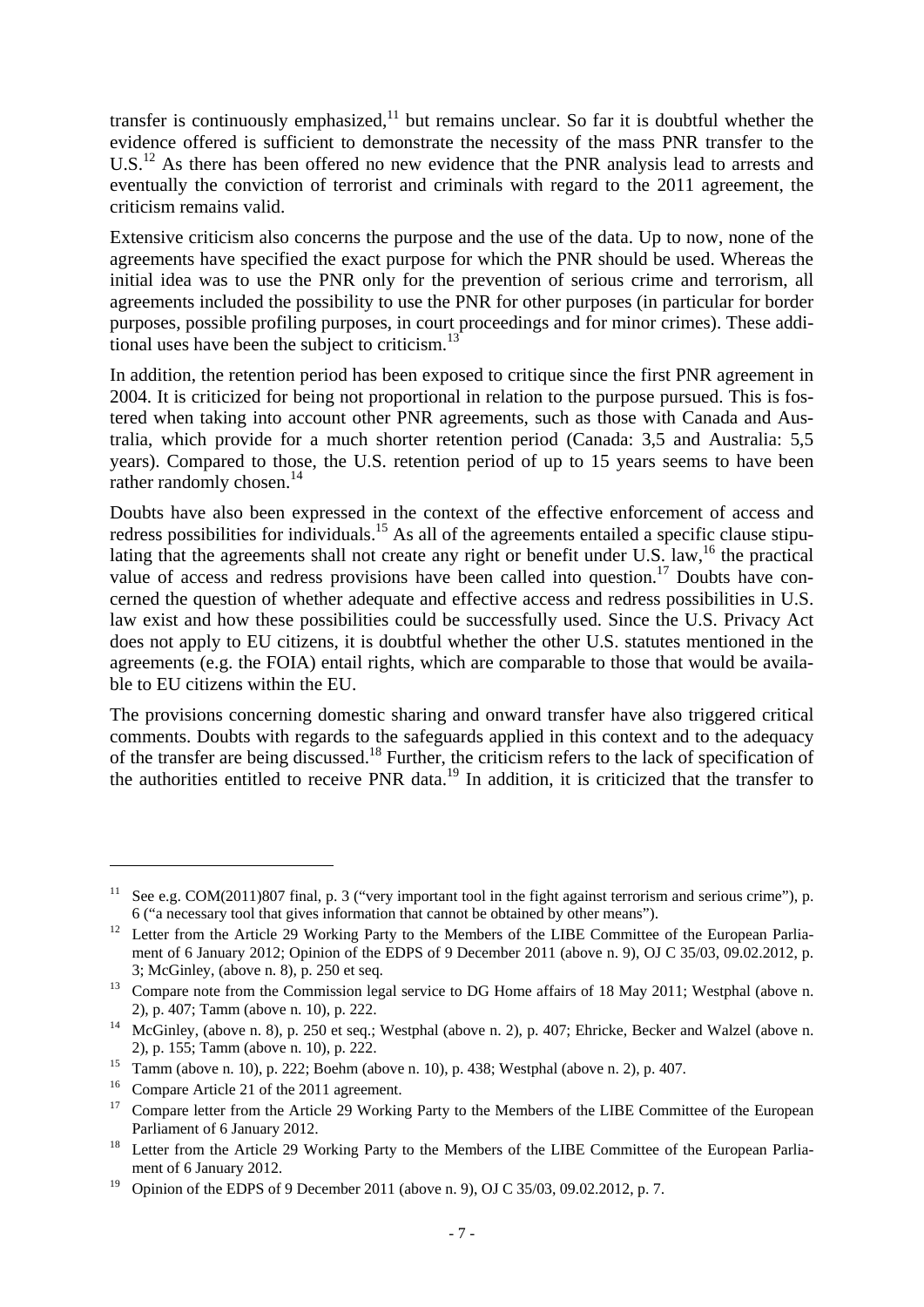third parties is not limited to a case-by-case basis and that the transfers to third countries is not subject to prior judicial authorisation. $^{20}$ 

Moreover, since the first EU-U.S. PNR agreement of 2004, the provisions on (independent) oversight have been criticized. Although Article 8 (3) CFR and the case law of the European Court of Justice<sup>21</sup> apply strict criteria to the independency of oversight, so far none of the agreements have complied with these requirements.<sup>22</sup>

With regard to the method of transmission, the use of the "pull" method (the U.S. authorities have direct access to the PNR of the airlines) instead of the "push" method (the airlines themselves transfer the data to U.S. authorities) has been heavily criticized.<sup>23</sup> Even though the 2007 agreement already obliged the air carriers to switch to the "push" method, this requirement was not implemented.<sup>24</sup> The 2011 agreement now provides for the use of the "push" method, but also allows for exemptions.

The large volume of transmitted data, including the possibility to transfer and process sensitive data, are a constant source of criticism.<sup>25</sup> In particular, as the wide ranging and therefore indefinite data categories required by the U.S. authorities<sup>26</sup> have not been modified since the first agreement of 2004, this criticism is not without merit.

#### **2.2 "Accumulation" of surveillance measures and constraints from the Member States' Constitutions**

It is worth mentioning that the EU-U.S. PNR agreement is but one element of a tendency to collect data of individuals never been suspected of having committed a crime.<sup>27</sup> In addition to the EU-U.S. PNR agreement, measures such as the data retention directive, the TFTP agreement and the planned EU-PNR system also target unsuspected individuals and are therefore subject to discussion in various Member States and at EU level.

The recent data retention judgment of the German Constitutional Court of 2 March  $2010^{28}$ addressed this accumulation of groundless surveillance measures and obliged the German legislature to consider the entirety of the already existing databases, if it plans to enact further data retention obligations. In other words, before individuals not suspected of wrongdoing are targeted by such measures, the German legislature is required to be very cautious when enacting new measures. The scope for further groundless data retention obligations is therefore considerably reduced through the introduction of the data retention obligation in the telecommunications sector in Germany and vice-versa.

<sup>&</sup>lt;sup>20</sup> Opinion of the EDPS of 9 December 2011 (above n. 9), OJ C 35/03, 09.02.2012, p. 7.

<sup>&</sup>lt;sup>21</sup> C-518/07, Commission v. Germany of 9 March 2010.

<sup>&</sup>lt;sup>22</sup> Compare draft recommendation of rapporteur Sophia in't Veld, 30 January 2012, 2011/0382 (NLE), paragraph 9; Boehm (above n. 10), p. 438.<br><sup>23</sup> Compare for instance Petri (above n. 10), p. 729 et seq.

<sup>&</sup>lt;sup>24</sup> Compare draft recommendation of rapporteur Sophia in't Veld, 30 January 2012, 2011/0382 (NLE), para-

graph 5. 25 Petri (above n. 10), p. 729 et seq. ; Schröder (above n. 10), p. 287; Ehricke, Becker and Walzel (above n. 2),

p. 155. 26 Martin Sebastian Haase, "Neues Abkommen zur Übermittlung von Fluggastdaten an die USA", ZD-Aktuell

<sup>2011,</sup> p. 128.<br><sup>27</sup> Compare Antonie Knierim, "Kumulation von Datensammlungen auf Vorrat" Zeitschrift für Datenschutz 2011: 17-23.<br><sup>28</sup> Judgment of the German Constitutional Court of 2 March 2010, 1 BvR 256/08, 1 BvR 263/08, 1 BvR 586/08,

cf. Gerrit Hornung and Christoph Schnabel, "Verfassungsrechtlich nicht schlechthin verboten. Das Urteil des Bundesverfassungsgerichts in Sachen Vorratsdatenspeicherung", Deutsches Verwaltungsblatt 2010: 824-833.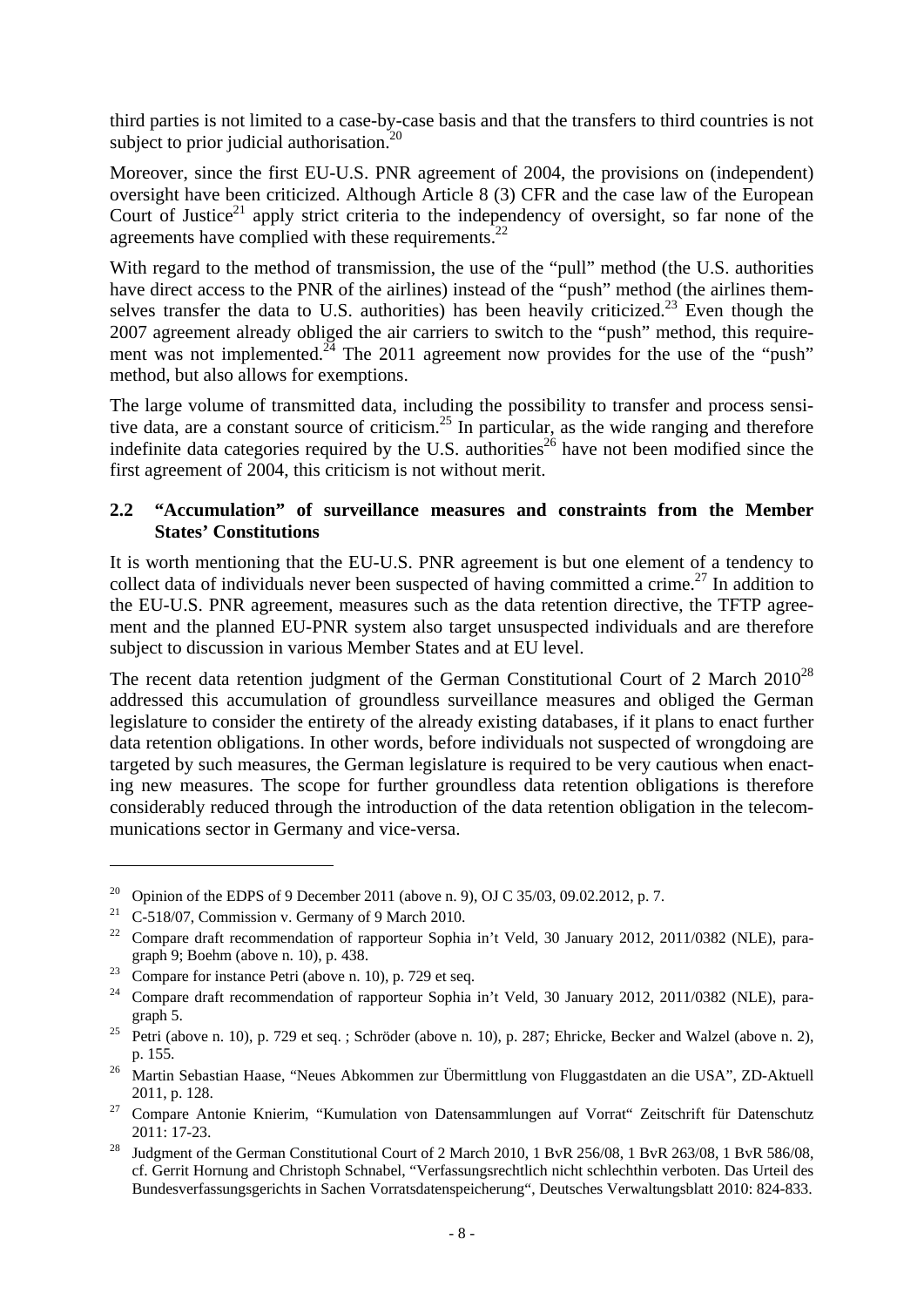Keeping the judgment of the German Constitutional Court in mind, another measure targeting individuals not suspected of criminal activity, such as the EU-U.S. PNR agreement, would possibly meet serious scrutiny at national level. Even if this judgment was clearly related to the legislation and constitutional constraints in Germany, the arguments of the German Constitutional Court emphasize that a new measure targeting unsuspected individuals must also comply with the constitutional restrictions of the Member States.

# **3 Comparison between the different agreements (2004, 2007 and 2011)**

All articles without reference refer to the articles of the draft PNR Council Decision (2011).

#### **3.1 Purpose and use of the data**

Comparing the use and the purposes of the PNR in the different agreements, a constant expansion of the scope can be observed. The purpose of the original 2004 agreement was limited to the prevention and combat of terrorism and related crimes, other serious crimes (including organised crime) that are of transnational nature, and flight from warrants or custody for both groups of crimes.<sup>29</sup> The 2007 agreement extended these purposes to the protection of the vital interests of the data subject or other persons as well as to the use in any criminal judicial proceeding, or as otherwise required by law.<sup>30</sup>

These already far reaching purposes are again broadened in the draft PNR agreement of 2011. Article 4 is divided into 4 paragraphs which entail, on the one hand, a list of definitions of terrorist offences and related crimes (paragraph 1 (a)) and other transnational crimes punishable by a sentence of three years or more (paragraph 1 (b)), and on the other hand, further purposes PNR data may be used for (paragraphs 2 to 4). There is also the problem that domestic sharing in Article 16 is allowed on basically the same grounds. As Article 4 is drafted very broadly, so are the cases in which domestic sharing is legal.

Paragraph 1 (a) of Article 4 specifies the terms "*terrorist offences and related crimes*". A catalogue of examples is given. The use of the wording "*including conduct that* […]" when specifying these terms seems however, to indicate that this catalogue is not exhaustive and that the given definitions are only examples of several offences which may fall under the terms "*terrorist offences and related crimes*". As there is neither a definition of terrorism in the agreement nor in international law, $31$  this leads to considerable legal uncertainty as regards the possible purposes.

Paragraph 1 (b) of Article 4 is structured in a similar way. The paragraph refers to "*other crimes that are punishable by a sentence of imprisonment by three years or more, and that are transnational in nature*". The paragraph also refers to a list of definitions which aims at specifying the criterion of "*transnational nature*". As in paragraph 1 (a) of Article 4, the use of the wording "*in particular*" when describing the criteria for transnational crime, also indicates that this list is not exhaustive and that further criteria may be used to classify a crime as transnational. Yet the list alone offers little guidance. According to paragraph 1 (b) (iv), it is sufficient that a crime "*is committed in one country but has substantial effects in another* 

<sup>&</sup>lt;sup>29</sup> Paragraph 3 of the Undertakings of the 2004 agreement, OJ 2004 L 235/11.

<sup>30</sup> Paragraph I, US letter to EU, annex to the 2007 agreement, OJ 2007 L 204/18.

<sup>&</sup>lt;sup>31</sup> See e.g. Schmid "The Definition of Terrorism", in: The Routledge Handbook of Terrorism Research, 2011, pp. 39 et seq., available at http://books.google.com/books?id=\_PXpFxKRsHgC&pg=PA39; see also the Report of the Ad Hoc Committee established by General Assembly resolution 51/210 of 17 December 1996 Sixth session (28 January-1 February 2002), available at http://daccess-ddsny.un.org/doc/UNDOC/GEN/N02/248/17/PDF/N0224817.pdf?OpenElement.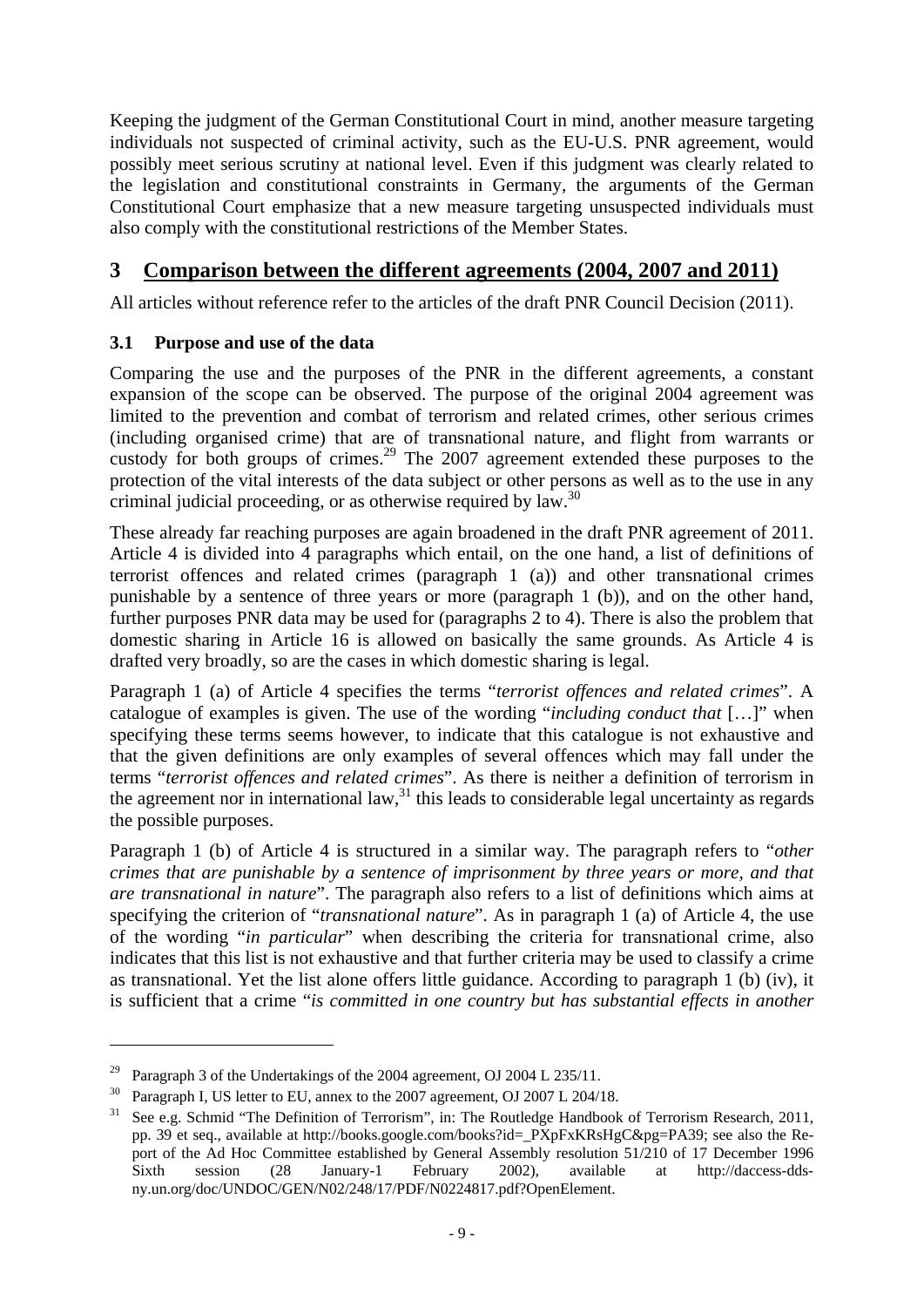*country*". It appears that this could relate to any legal, economic, social or other effect. There is neither a definition of nor a mechanism to determine which effects qualify as "substantial", leading to the risk of diverse interpretation and legal uncertainty. Article 4 (1) (b) (v) even covers every crime committed in one country when the offender "*is in or intends to travel to another country*". From a literal reading, this would cover every business or holiday trip of the offender subsequent to the crime. The definition of transnational crime is thus very wideranging and not even limited to U.S. law enforcement.<sup>32</sup> From its wording, the DHS would for example be entitled to use the data to investigate a crime which relates to two European countries (i.e. is "transnational in nature") while not even touching the U.S. jurisdiction.

As there is no reference to a specific legal order (U.S., EU, Member States) regarding the minimum sentence, it is not clear which crimes are actually referred to. This raises the question of different applicable laws (with different minimum sentences), including concerns regarding the possibility of changing the applicable laws in the aftermath of the agreement. An exhaustive list would therfore avoid subsequent misunderstandings about the interpretation of offences and the use of  $PNR$ <sup>33</sup>

Paragraph 2 of Article 4 further broadens the scope of the use of PNR ("*PNR may be used and processed on a case-by-case basis where necessary in view of a serious threat and for the protection of vital interests of any individual or if ordered by a court*."). As there is no indication that this paragraph has to be read together with the paragraph before (paragraph 1 of Article 4) it allows for the use of PNR for any purposes as long as this use is somehow ordered by a court.<sup>34</sup> This lack of substantive requirements opens the way to use the data in every case a court may find it useful.

Paragraph 3 of Article 4 additionally extends the purposes for which the PNR can be used. The identification of "*persons who would be subject to closer questioning or examination upon arrival to or departure from the United States or who may require further examination*" appears to include the use of PNR for a wide range of border control purposes. Recitals  $3^{35}$ and  $14^{36}$  underpin this assumption. This specific purpose is not necessarily related to the purposes mentioned in the other paragraphs of Article 4 and would considerably enlarge the use of PNR also with regard to the former agreements of 2004 and 2007 in which border purposes were not mentioned.

Paragraph 4 of Article 4 also constitutes a new provision in comparison to the former agreements. It states that "*Paragraphs 1, 2, and 3 shall be without prejudice to domestic law enforcement, judicial powers, or proceedings, where other violations of law or indications thereof are detected in the course of the use and processing of PNR*". The wording used in this paragraph does not clarify which "*other violations of law or indications thereof*" are actually meant. This leaves room for further interpretation with regard to the nature of these offences. It is for example not clear whether only criminal offences are included. The wording suggests however that this is not the case and accordingly, the data could be used in

<u>.</u>

<sup>&</sup>lt;sup>32</sup> Compare also draft recommendation of rapporteur Sophia in't Veld, 30 January 2012, 2011/0382 (NLE),

paragraph 2 which refers in this context to the comments of the Article 29 Working Group and the EDPS.<br><sup>33</sup> Compare in this regard: opinion of the EDPS of 9 December 2011 (above n. 9), OJ C 35/03, 09.02.2012, p.16. 34 Compare also in this regard the draft recommendation of rapporteur Sophia in't Veld, 30 January 2012,

<sup>2011/0382 (</sup>NLE), the opinions of the Commission Legal Service, the EDPS and the Article 29 Working Party referred to in n. 9 above.<br><sup>35</sup> "Recognizing the right and responsibility of states to [...] protect their borders".

<sup>&</sup>lt;sup>36</sup> "Further recognizing that the collection and analysis of PNR is necessary for DHS to carry out its border security mission [...]".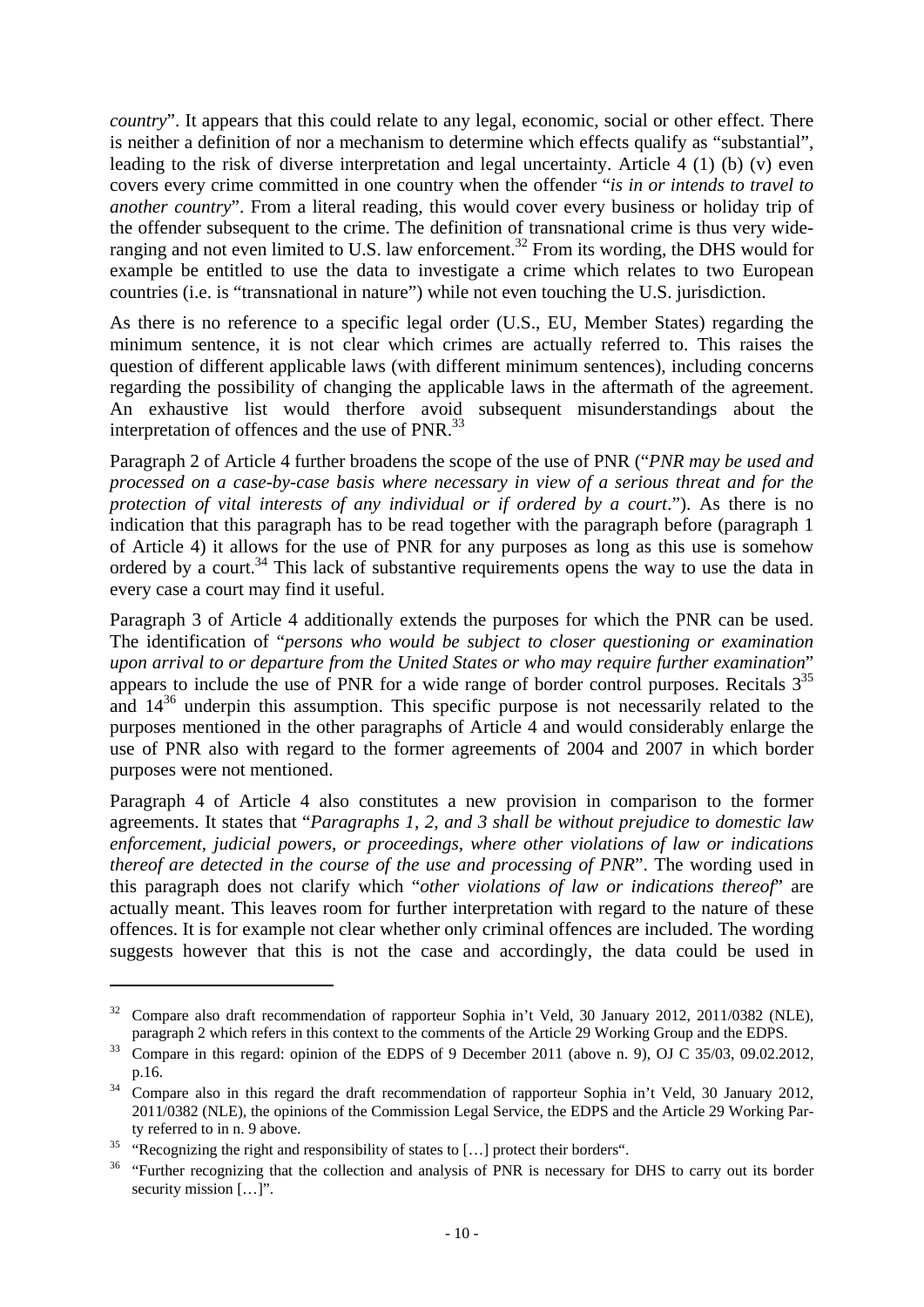proceedings on administrative offences or even breaches of ordinary civil law. With regard to criminal offences, paragraph 4 may render paragraph 1 (b) of Article 4 meaningless, as there is no mentioning of a minimum threshold for these violations (as opposed to paragraph 1 (b) of Article 4: sentence of three years or more). In consequence, the PNR could possibly be used for any other offences detected in the course of the use and processing of PNR.

**Conclusion:** When comparing the 2004, 2007 and the 2011 agreements, the purposes for which the PNR data can be used have been considerably extended. The single paragraphs of Article 4 (which define the purposes) seem to be not formally connected to each other. As a consequence, the mentioned purposes are not specifically linked to the overarching goal of the prevention, detection and investigation and prosecution of terrorist and related crime, which were subject to the former agreements. PNR data can be thus used for other purposes not related to terrorist or serious crimes (i.e. border control, use if ordered by a court, other violations of law). Taking into account the plethora of exceptions in Article 4 paragraph 2-4, the Commissions' statement that the purpose of processing is "*strictly limited to preventing, detecting, investigating and prosecuting terrorist offences and serious transnational crime*" 37 appears to be grossly misleading.

## **3.2 Retention period**

Comparing the different agreements, a remarkable extension regarding the retention period can be observed. Whereas in the 2004 agreement the retention period was limited to 3.5 years (eight years only for the data which had been accessed during the first  $3.5$  years),  $38$  and the 2007 agreement allowed for an "active analytical database" for seven years and a "dormant, non-operational" one for additional eight years, the current proposal does not provide for a limit at all.

The PNR should stay in "*active database for up to five years"* whereby *"after the initial six months of this period, PNR shall be depersonalized and masked* [...]".<sup>39</sup> After the five years, the PNR are "*transferred to a dormant database for a period of up to ten years*". There, the data can be "*repersonalized*" in "*connection with law enforcement operations*" in connection with "*an identifiable case, threat or risk*". Data collected for the purposes of Article 4 (1) (b) (transnational crimes that are punishable by a sentence of three years or more), should only be repersonalized for a period of up to five years. As there is in all these instances, the possibility of repersonalization, the data is in any case "personal data" in the meaning of Article 2 (a) of Directive 95/46/EC for the full period of fifteen years. The protection offered by the dormant database is additionally weakened by the fact that there are basically no substantive requirements for repersonalization, which may take place "in connection" with law enforcement operations (thus not even meeting the basic principle of necessity). The requirement of an identifiable case, threat or risk does not offer any guiding, as those three are alternatives and the "case" thus may mean any enquiry by any government official without being related to a threat or risk.

Following the dormant period, the data are not deleted, but "fully anonymized" without the possibility of repersonalization. (Article 8 (4)). However, data relating to a "*specific case or investigation may be retained in an active PNR database until the case or investigation is achieved*".<sup>40</sup> The change form "destruction" (2004) and "deletion" (2007) respectively to

<sup>37</sup> COM(2011)807 final, p. 3.

<sup>&</sup>lt;sup>38</sup> Paragraph 15 of the Undertakings of the 2004 agreement, OJ 2004 L235/11.

<sup>&</sup>lt;sup>39</sup> Article 8 of the 2011 agreement.

Article  $8(5)$  of the 2011 agreement.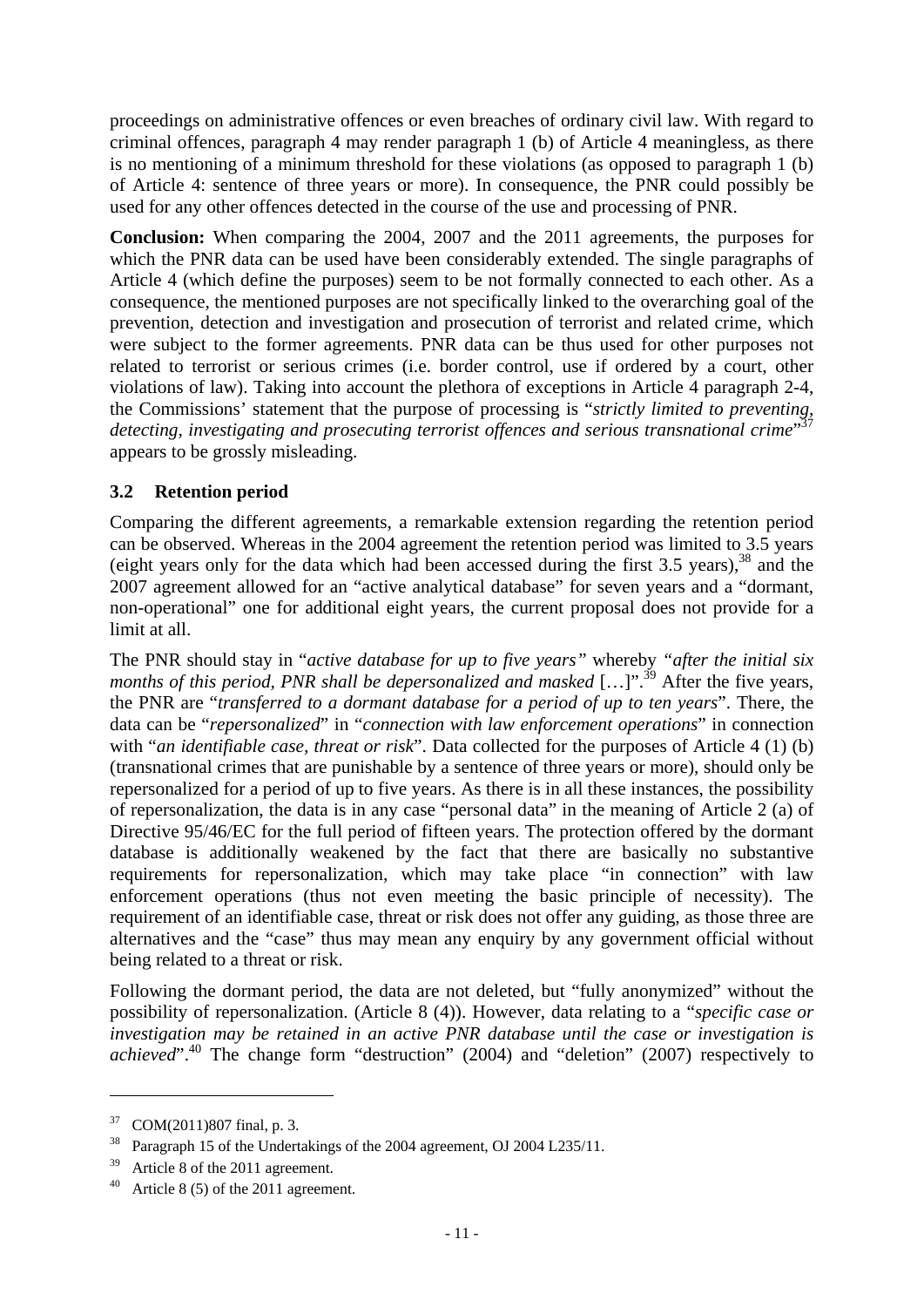"anonymization" (2011) constitutes a shift to the disadvantage of the data subjects. If there was actually no possibility of repersonalization, then there would be no difference for the data subject's data protection rights. Experience has however, shown that the retention of large amounts of "anonymized" data over long periods of time bears the risk that it will eventually be possible to repersonalize it nonetheless. This will particularly relate to frequent travellers and those with unusual PNR data sets. To ensure the deleting of "*all data types which could serve to identify the passenger to whom PNR relate without the possibility of repersonalization*" in accordance with Article 8 (4), it will be necessary to delete a lot more data than just the name of the passenger. As there are no indications as regards the method to render the data "*fully anonymized*", it is unclear whether this will actually take place.

All in all, even if the PNR are never accessed or used, the retention period is infinite. While the data will be directly linked to the data subject for fifteen years, the risk of repersonalization remains even after this time. However, time limits for storing are essential in EU data protection law and must be taken into account to avoid indiscriminate storing of personal data in governmental databases.<sup>41</sup> The unlimited retention period seems to fail to strike the right balance between the rights of, in principle, unsuspected individuals and crime prevention interests, in particular with regard to the risk of the possible stigmatising effect the long-term data storage might have.

With regard to the use of the terms "depersonalization", "anonymization", "masking out" and "repersonalization", only the term "depersonalization" is further explained in the text. It refers to the "masking out" of certain fields of information entailed in the PNR, but not to all of them. Further criteria with regard to the "anonymization" or "repersonalization" are not given. Information, with regard to the technological feasibility of "anonymizing" or "depersonalizing" is also not offered.

**Conclusion:** A comparison of the retention periods between the 2004, 2007 and 2011 agreements shows that the time limit has been constantly extended until the current draft eventually abolished the time limit entirely. As the 2001 agreement explicitly states that the time frame for non-"anonymized" data will be reconsidered (Article 8 (6)) and the agreement will have to be re-negotiated after seven years (Article 26 (1)), there are also serious doubts whether data that would be collected under the 2011 proposal would actually be "anonymized" in the end. The indefinite retention period (in particular for data of unsuspected individuals which have never been accessed) is, however, not in line with European data protection standards.42 The use of undefined terms such as "*anonymization*", "*masking out"*  and "*repersonalization*" leads to uncertainty as regards the content of those terms.

#### **3.3 Transfer to third parties**

<u>.</u>

Transfer to third parties entails domestic data sharing and the onward transfer to third countries. The comparison between the agreements shows an extension of the actors allowed to receive PNR.

With regard to domestic data sharing, already in the 2004 agreement, the CBP (which is now a department of DHS and was the receiving partner at that time), was permitted to send data to other U.S. authorities, though only to authorities with counter terrorism or law enforcement

<sup>41</sup> ECtHR, *S. and Marper v*. *the United Kingdom*, Application nos. 30562/04 and 30566/04 from 4 December 2008, paragraph 119; ECtHR, *Segerstedt-Wiberg and others v*. *Sweden,* Application no. 62332/00 from 6

June 2006, paragraphs 89-92. 42 ECtHR, *S. and Marper v*. *the United Kingdom*, Application nos. 30562/04.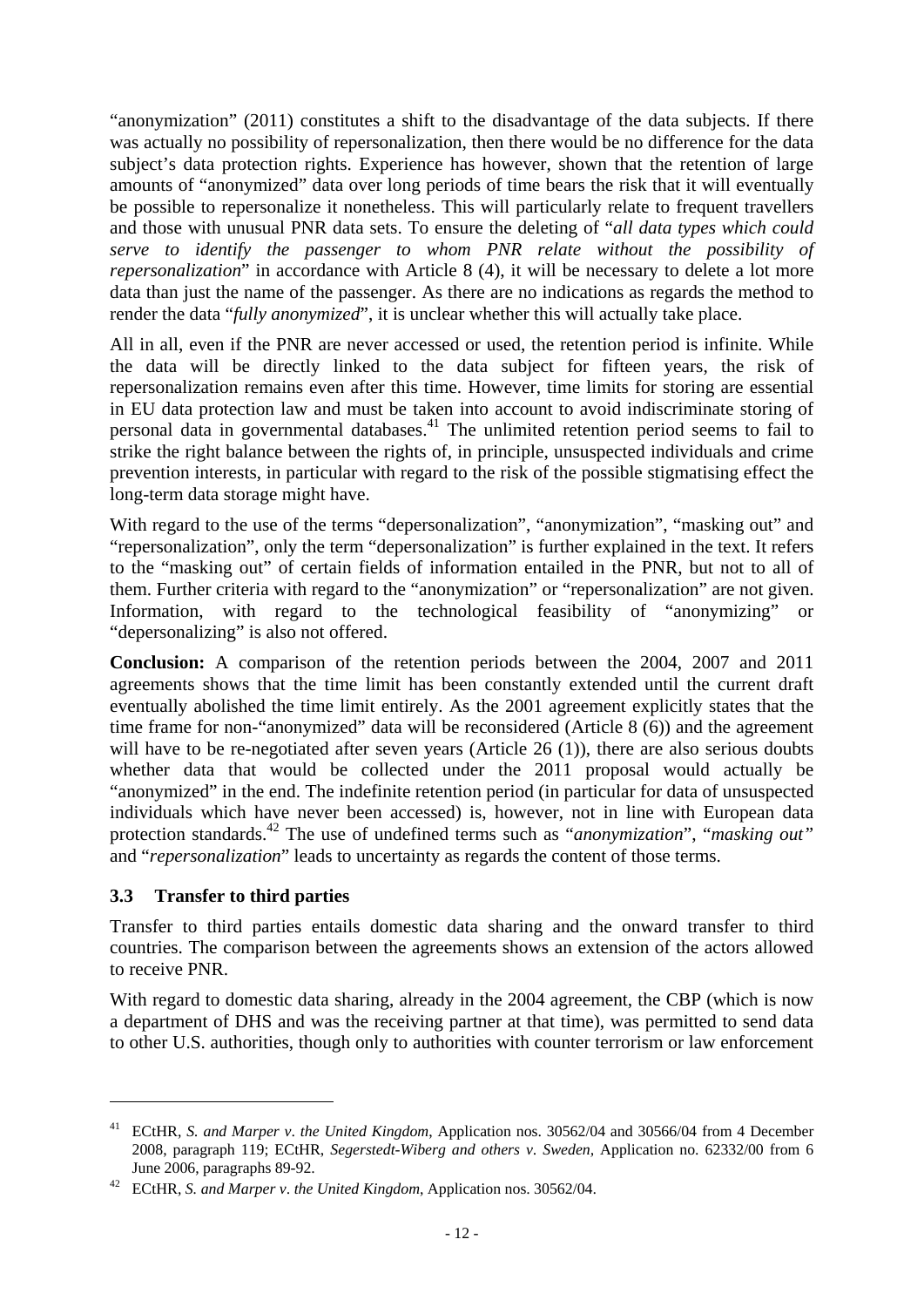functions on a case by case basis.43 Further provisions permitted the use "*for the protection of the vital interests of the data subject or of other persons*" (in particular regarding health risks) and "*the use or disclosure of PNR data in any criminal judicial proceedings or as otherwise required by law*".<sup>44</sup>

These very wide ranging purposes were further extended in the 2007 agreement to domestic transfer to authorities serving public security functions in support of "public security related cases (including threats, flights, individuals and routes of concern)".45 Article 16 (1) (a) and (b) of the 2011 agreement now refer to domestic authorities serving the wide ranging purposes of Article 4 of the agreement (analysed above), which include border security, the use of PNR if ordered by a court or other violations of law. In practice, the sharing with authorities pursuing the purposes of Article 4 would not lead to an improvement with regard to the plethora of domestic authorities authorized to receive PNR. The only substantive requirement for the transfer, apart from being somehow connected to the purposes of Article 4, relates to "*comparable safeguards*" as set out in the agreement, which have to be respected in case of domestic data sharing (Article 16 (1) (d)).

Equivalent to domestic data sharing, the provisions on onward transfer have not been substantially changed. The 2004 as well as the 2007 agreement, involved data sharing with foreign government authorities with counter terrorism or law enforcement functions on a case by case basis,46 as well as other purposes mentioned in the agreements (terrorism and related crime, other serious crime, organized crime, flight from warrants or custody for the mentioned crimes, including the protection of the vital interests of the data subject or other persons and the use in any criminal judicial proceeding).<sup>47</sup> A new clause was introduced in the 2007 agreement, requiring that data exchanges should only be carried out, apart from emergency circumstances, if "*express understandings*" between the third party and the DHS "*that incorporate data privacy protection comparable to*" those applied to the PNR by DHS were concluded beforehand.48

The 2011 agreement maintains this safeguard clause and introduces a new information duty. The competent authorities of the concerned Member State must now be informed, if the PNR of an EU citizen or resident is transferred to a third country. The purpose for which the data can be transmitted is, however, not particularly specified. As in the 2007 agreement, the purpose of transfer must be, in some way, linked to the overall purpose of the agreement, however not explicitly. Article 17 (1) states that PNR may be transferred "*only under terms consistent with this Agreement and only upon ascertaining that the recipient*'*s intended use is consistent with these terms*" without clarifying what the term "*consistent with this Agreement*" means. In contrast to the provisions on domestic data sharing (Article 16), where direct reference to the purposes mentioned in Article 4 is made, this reference is lacking in Article 17. This missing reference, combined with the fact that the DHS itself ascertains whether (or not) the intended use is in accordance with the agreement, leaves a back door open for other possible transfer purposes.

As every transmission of personal data from one authority to another, including the subsequent use of such data, constitutes a separate interference with individual rights under

<sup>43</sup> Paragraphs 28 et seq. of the Undertakings of the 2004 agreement, OJ 2004 L235/11.

<sup>44</sup> Paragraphs 34 and 35 of the Undertakings of the 2004 agreement, OJ 2004 L235/11.

<sup>&</sup>lt;sup>45</sup> Paragraph II of the US letter to the EU, OJ 2007, L 204/21.

<sup>46</sup> Paragraph 29 of the Undertakings of the 2004 agreement, OJ 2004 L235/11.

<sup>&</sup>lt;sup>47</sup> Compare paragraph II, US letter to EU, annex to the 2007 agreement, OJ 2007, L 204/21.

Paragraph II, US letter to EU, annex to the 2007 agreement., OJ 2007, L 204/21.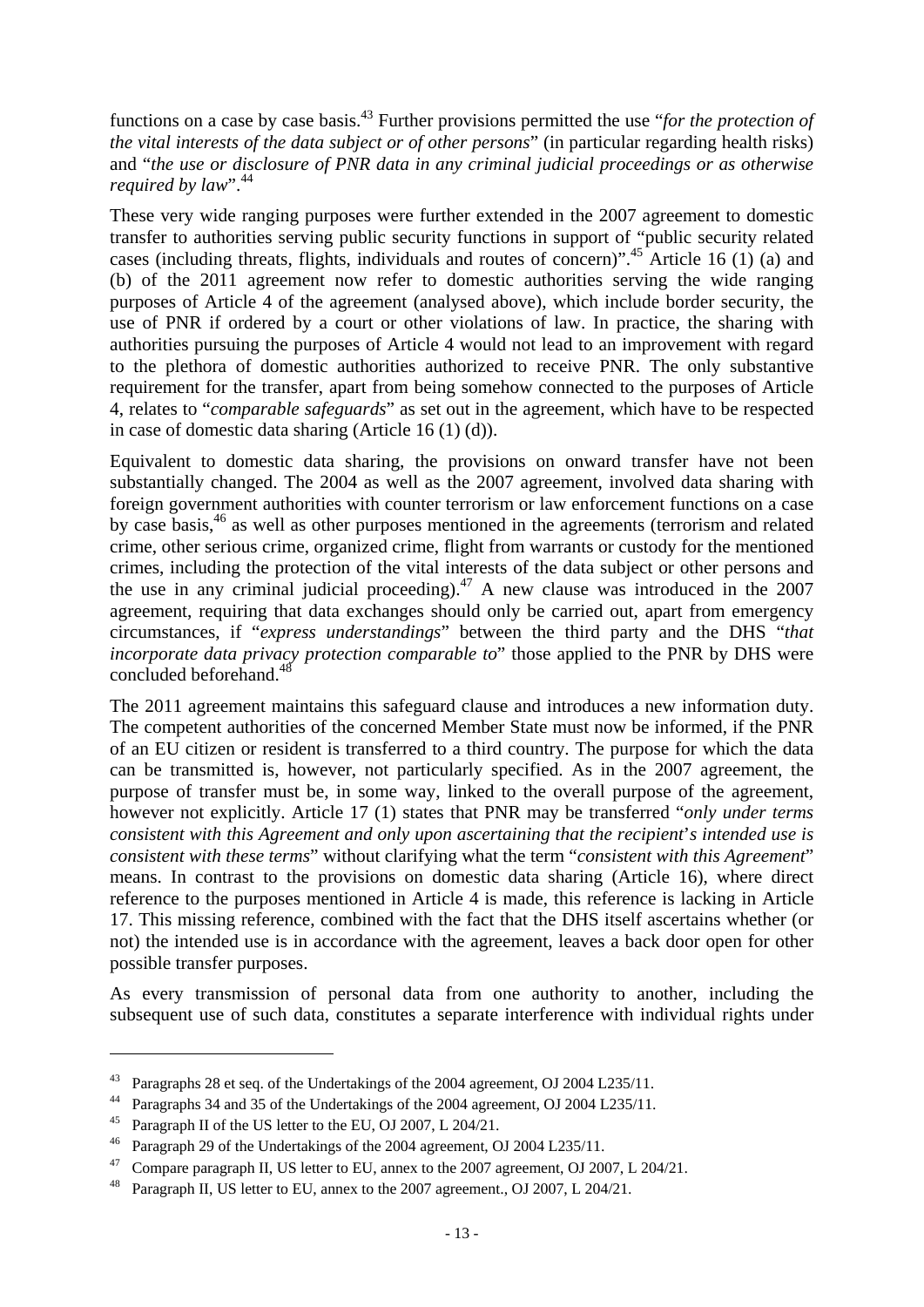Article 8 ECHR<sup>49</sup>, the criteria applicable to the transfer and the subsequent use should be clearly defined.

**Conclusion:** Although some safeguards, including the information duty and express understandings incorporating data privacy protections, are entailed in the 2011 agreement, the purpose of onward transfers is not particularly specified and not directly linked even to the very broad purposes mentioned in Article 4. Compared to the former agreements (2004, 2007), in which the purpose of transfer was clearly linked to the purpose of the agreement (by identifying the respective paragraph), the 2011 agreement spares this clarification. Even if linking the purposes of transfer to the overall purpose of the 2011 agreement, the justifications for transfers would nonetheless be wider than those of the former agreements as the provisions on purpose limitation in Article 4 have been extended.<sup>50</sup>

#### **3.4 Amount of data sets**

The comparison between the different agreements with regard to the amount of data sets does not reveal any progress. The 2007 agreement seemed to reduce the transferred data sets from 34 (2004) to 19 (2007), but this reduction was rather a formal than a qualitative reduction, mainly because the same data sets have been summarized under fewer points than in the 2004 agreement. Point 14 of the 2007 agreement, for instance, entails information previously entailed in four different points (20, 22, 32 and 34) of the 2004 agreement. The 2011 agreement maintains the same 19 data categories as the 2007 agreement.

As regards sensitive data, the 2004 agreement stated that CBP would not use this type of information and would implement, with the least possible delay, an automated system, which filters and deletes it.<sup>51</sup> Both safeguards were watered down in 2007, when the automated filtering did not require immediate deleting of the data and the use of such data was admitted in exceptional case where the life of a data subject or of others could be imperilled or seriously impaired.<sup>52</sup> In such a case, the data was to be deleted within 30 days once the purpose for which it has been accessed is accomplished unless the further retention was required by law.

While the purpose (imperilment or impairment for the life of an individual) is maintained in Article 6 (3) of the 2011 proposal, the retention period is extended considerably. According to Article 6 (4), "*sensitive data shall be permanently deleted not later than 30 days from the last receipt of PNR containing such data by DHS*". Thus, sensitive data of passengers flying again within 30 days will be retained for an additional 30 days from the second flight, and in the case of frequent travellers, the data may not be deleted at all, without any further requirement. At least in these cases, the statement of the Commission that "sensitive data is […] deleted after a very short timeframe"<sup>53</sup> will not apply.

Additionally, Article 6 (4) allows "*sensitive data [to] be retained for the time specified in U.S. law for the purpose of a specific investigation, prosecution or enforcement action*", without referring to Article 6 (3). If read alone however, this sentence may be interpreted as to considerably broaden the use of sensitive data.

<u>.</u>

<sup>&</sup>lt;sup>49</sup> The transmission enlarges the group of individuals with knowledge of the personal data and can therefore lead to investigations being instituted against the persons concerned, ECtHR, *Weber and Saravia v*. *Germany*, Application no. 54934/00 Admissibility Decision from 29 June 2006, paragraph 79. See above chapter 3.1.

<sup>51</sup> Paragraph 9 et seq. of the Undertakings of the 2004 agreement.

<sup>52</sup> Paragraph III of the US letter to the EU, OJ 2007, L 204/21.

<sup>53</sup> COM(2011)807 final, p. 3.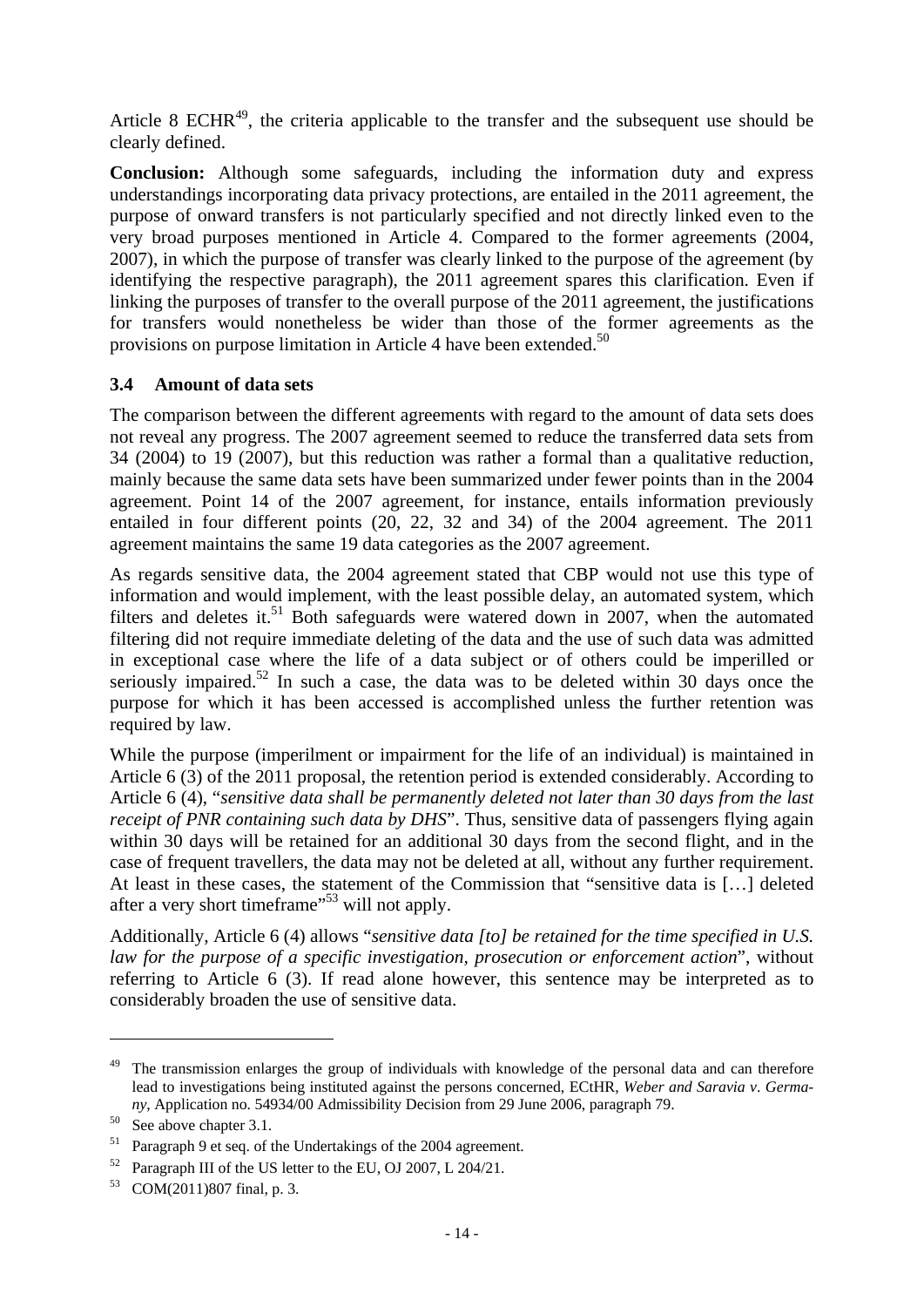**Conclusion:** There is no change or reduction of the data categories transferred to the U.S. since 2004. The weakened protection for sensitive data from the 2007 agreement is further weakened in 2011.

## **3.5 Data subject's rights**

The Commission maintains that "individuals are provided with the right to access, correction, redress and information."54 In the face of Article 21 (1), stating that the "*agreement shall not create or confer, under U.S. law, any right or benefit on any person or entity, private or public*", this is hardly true. Whatever the actual content of the proposed agreement is, it does not create any rights for persons or entities, which are not anyhow provided under U.S. law.

This impression is confirmed in the specific provisions. With regard to data security, Article 5 (5) states that "*the United States confirms that effective administrative, civil, and criminal enforcement measures are available under U.S. law for privacy incidents*", neither specifying these rights nor providing for additional remedies. The same applies to Article 10 (2), according to which "*DHS shall publish and provide to the EU for possible publication its procedures and modalities regarding access, correction or rectification, and redress procedures*", being silent on any substantive requirements as regards these rights.

Article 11 refers the data subject to the U.S. Freedom of Information Act. As in the 2004 and 2007 agreements, it is stated that according to this Act "*any individual, regardless of nationality, country of origin, or place of residence is entitled to request his or her PNR from DHS*". Article 11 (2) however also refers to the limitations under U.S. law and thus the provision does not change the legal situation at all.

Article 12 states that any individual may seek correction or rectification, but remains silent on the legal grounds such a claim may be based on. Even basic rules are missing, e.g. the obligation to erase data when the collection did not comply with the respective requirements or to correct it in case it is inaccurate. DHS is obliged to inform the individual of its decision, including the legal basis of a refusal and the options for seeking redress. A duty to specify the reasons for a refusal is however missing; it appears that it will be sufficient to simply state the legal basis.

**Conclusion:** At first sight, the enhanced level of detail appears to be a clear improvement of the 2011 proposal. An agreement which explicitly does not confer any new right to individuals (Article 21 (1)) can however, hardly be deemed to ensure an adequate level of data protection (as stated in Article 19). In other provisions, the proposal mostly refers to U.S. laws which would apply to the data subjects in any case. According to the prevailing opinion, U.S. laws as such do not ensure an adequate level of data protection,<sup>55</sup> and this situation is not substantially changed by the draft agreement.

## **3.6 Independence of supervision**

With regard to independent oversight, a slight improvement in the 2011 agreement can be noted when compared to the former agreements. While in the 2004 as well as in the 2007 agreement, an oversight mechanism to protect privacy in the framework of the agreements was not mentioned (only redress possibilities), the 2011 agreement provides in Article 14 for "*independent review and oversight by Department Privacy Officers, such as the DHS Chief Privacy Officer*". Further, "*independent review and oversight*" shall be carried out by "*the DHS Office of Inspector General, the Government Accountability Office* […] *and the U.S.* 

<sup>54</sup> COM(2011)807 final, p. 3.

<sup>&</sup>lt;sup>55</sup> Compare the list of general adequacy decisions of the Commission in which the U.S. are not included.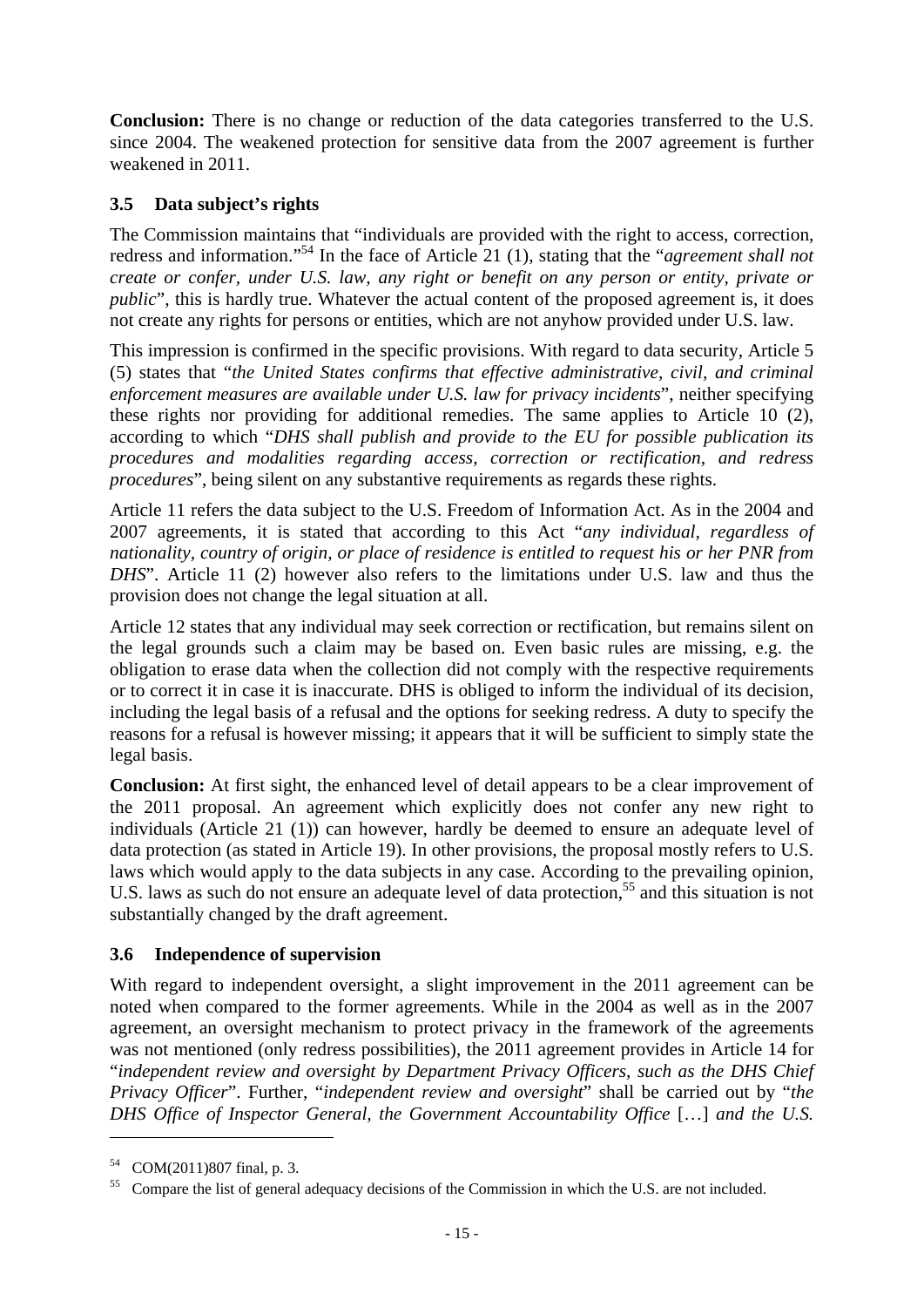*Congress*". These "independent reviews" nonetheless do not correspond to the high standards the EU demands to fulfil the independence requirement in its case law.<sup>56</sup> All of the mentioned bodies (apart from the U.S. Congress) are not "*free from any external influence, including the direct or indirect influence of the state*" as required by EU case law and mentioned in Article 8 of the Charter of Fundamental Rights.<sup>57</sup> The bodies involved in the PNR processing, in particular those of the DHS, are, if at all, comparable to internal data protection officers, but such officers do not fulfil the independency requirement in EU law.

The Commission's states that the rules will be subject to review and oversight by the DHS Office of Inspector General, the Government Accountability Office "*and*" the U.S. Congress, suggesting that this applies cumulatively. In fact, Article 14 (2) provides for independent review and oversight "*by one or more of the following entities*". It will thus suffice under the 2011 agreement to subject its application to the review and oversight by the DHS itself alone, and it should therefore be stressed that there is no mandatory review and oversight from outside the DHS at all.

**Conclusion:** The provisions on review and oversight are a clear improvement of the 2011 agreement. However, they are considerably weakened by the fact that there is no truly independent authority and indeed, no mandatory oversight from outside the DHS at all.

#### **3.7 Judicial review**

Provisions on judicial redress are bound to the U.S. law in force in all of the agreements (2004, 2007 and 2011). As a consequence, a special redress procedure for EU citizens does not exist. However, all agreements mention the possibility to make requests based on the Freedom of Information Act (FOIA).<sup>58</sup> The 2004 as well as the 2007 agreement expressly mention concrete contact points to which such requests can be made. The 2007 agreement additionally mentions "*administrative Privacy Act protections*" being applicable to PNR, but this reference is abolished in the 2011 agreement.<sup>59</sup> However, in addition to the reference to the FOIA, Article 13 of the 2011 agreement mentions other relevant U.S. provisions (the Computer Fraud and Abuse Act, the Electronic Communications Privacy Act and other provisions of U.S. law). According to this article, "*[a]ny individual regardless of nationality, country of origin or place of residence*" shall be entitled to "*seek effective administrative and judicial redress in accordance with U.S. law*". Further, if an individual believes that he/she has been delayed or prohibited from boarding because he/she was wrongly identified as a threat, the individual can complain by using the Traveler Redress Inquiry Program (DHS Trip) and are "*entitled to petition for judicial review in U.S. federal court from any final agency action by DHS relating to such concerns*".60

As Article 13 of the 2011 agreement refers back to U.S. laws as regards the redress for individuals, the provision appears to be a mere list of various U.S. laws which will apply without the PNR agreement. While it is thus questionable whether Article 13 confers any new rights to EU citizens<sup>61</sup> – apart from those they would nonetheless have, even without the

<sup>56</sup> C-518/07, Commission v. Germany of 9 March 2010.

<sup>57</sup> C-518/07, Commission v. Germany of 9 March 2010, paragraph 25.

<sup>58</sup> Paragraph 37 of the Undertakings of the 2004 agreement, paragraph IV, US letter to EU, annex to the 2007 agreement and Article 13 (3) (a) of the 2011 agreement.

<sup>&</sup>lt;sup>59</sup> This is presumably mainly due to the fact that in 2010 PNR data were exempted from the Privacy Act and that the provisions of the Privacy Act are not applicable to EU citizens.<br>Article 13 (4) of the 2011 agreement.

<sup>&</sup>lt;sup>61</sup> Compare draft recommendation of rapporteur Sophia in't Veld, 30 January 2012, 2011/0382 (NLE), paragraph 9.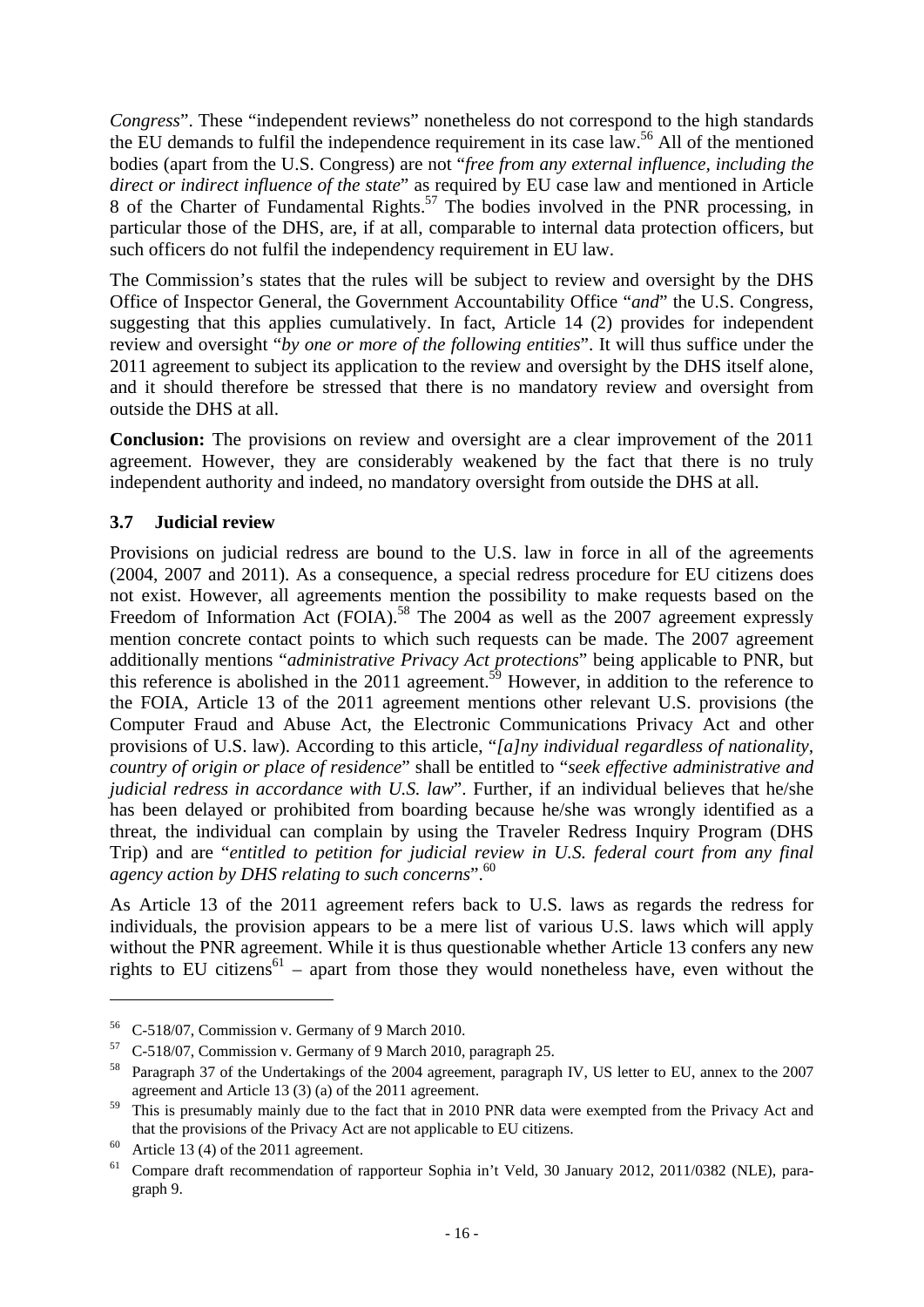mentioning in the agreement – doubts were raised to what extend the mentioned rights are enforceable in practice.

The recent case *Hasbrouck v. U.S. Customs and Border Protection*<sup>62</sup> is the first U.S. case involving a PNR request made by a U.S. citizen. It includes some important findings to be mentioned in this context. Between 2007 and 2009, Mr. Hasbrouck, a travel journalist, made several requests to obtain information regarding his personal data, including PNR, held by the Customs and Border Protection (CBP, which is now a department of DHS). His requests were based on both the FOIA and the Privacy Act. As he received no response to any of his requests, he filed an appeal in each of the cases. Only after these appeals were filed, the CBP agreed to meet and revealed – more than three years after the first request was made – some of the information (including some redacted excerpts from  $PNR<sup>63</sup>$ ) held by them in 2009. None of the information received was however considered to be complete by Mr. Hasbrouck. Information regarding the possible transfer to other authorities, for instance, remained concealed.

Although the request of Mr. Hasbrouck was based on both the FOIA and the Privacy Act, the information he eventually received was limited to the FOIA requests, because, since a change in the applicable law in 2010, PNR have been exempted from the provisions of the Privacy Act.<sup>64</sup> The case thus shows that it is possible to receive some information on PNR based on the FOIA, but this information does not entail a complete overview of all the information stored by the authorities. As there are no provisions in the FOIA giving individuals a right to know with which third parties/authorities their PNR are shared, it seems unlikely that information in this regard will be provided. This however contradicts EU data protection law which provides for information of individuals about the onward transfer of their personal data.65

The three years delay in processing Mr. Hasbrouck's request, the fact that he received only some restricted information after he filed the claim before a court and the exemption of the PNR from the Privacy Act give rise to doubts as to whether requests of EU citizens will be treated more carefully. If even U.S. citizens meet serious difficulties in enforcing their rights and the agreement expressly stipulates that it does not confer "any right or benefit" under U.S. law to EU citizens, serious doubts with regard to the practical enforceability remain.

**Conclusion:** Provisions on judicial review are based on the respective U.S. law in force in all of the agreements (2004, 2007 and 2011). It is thus doubtful whether the provisions of the agreement grant any new rights to EU citizens, in particular with regard to Article 21, which expressly states that "*This agreement shall not create or confer, under U.S. law, any right or benefit on any person or entity, private or public*". With regard to the practical enforceability

<sup>62</sup> *Edward Hasbrouck v. U.S. Customs and Border Protection*, United States District Court for the Northern District of California, San Francisco Division, order, No. 10-3793 RS.<br>The information received included data about his travel movements, including data about a train transfer

between Brussels and Paris, as well as data to inspections at borders (e.g. his shoes were cleaned and disin-

fected, an apple was seized), see: http://hasbrouck.org/blog/archives/001607.html#example.<br>The reason that his request based on the Privacy Act was dismissed was the result of a change of applicable law in 2010 which exempted PNR data from the Privacy Act, compare: *Edward Hasbrouck v. U.S. Customs and Border Protection*, United States District Court for the Northern District of California, San Francisco Division, order, No. 10-3793 RS, p. 3-5 and http://www.papersplease.org/wp/wp-

content/uploads/2010/02/ats-exemptions-dhs-2009-0055-0001.pdf.<br><sup>65</sup> Compare Article 12 (1) Directive 95/46: "recipients or categories of recipients" and Article 12 (1) (c) of the draft Directive, COM(2012)10 final: "the recipients or categories of recipients to whom the personal data have been disclosed, in particular the recipients in third countries".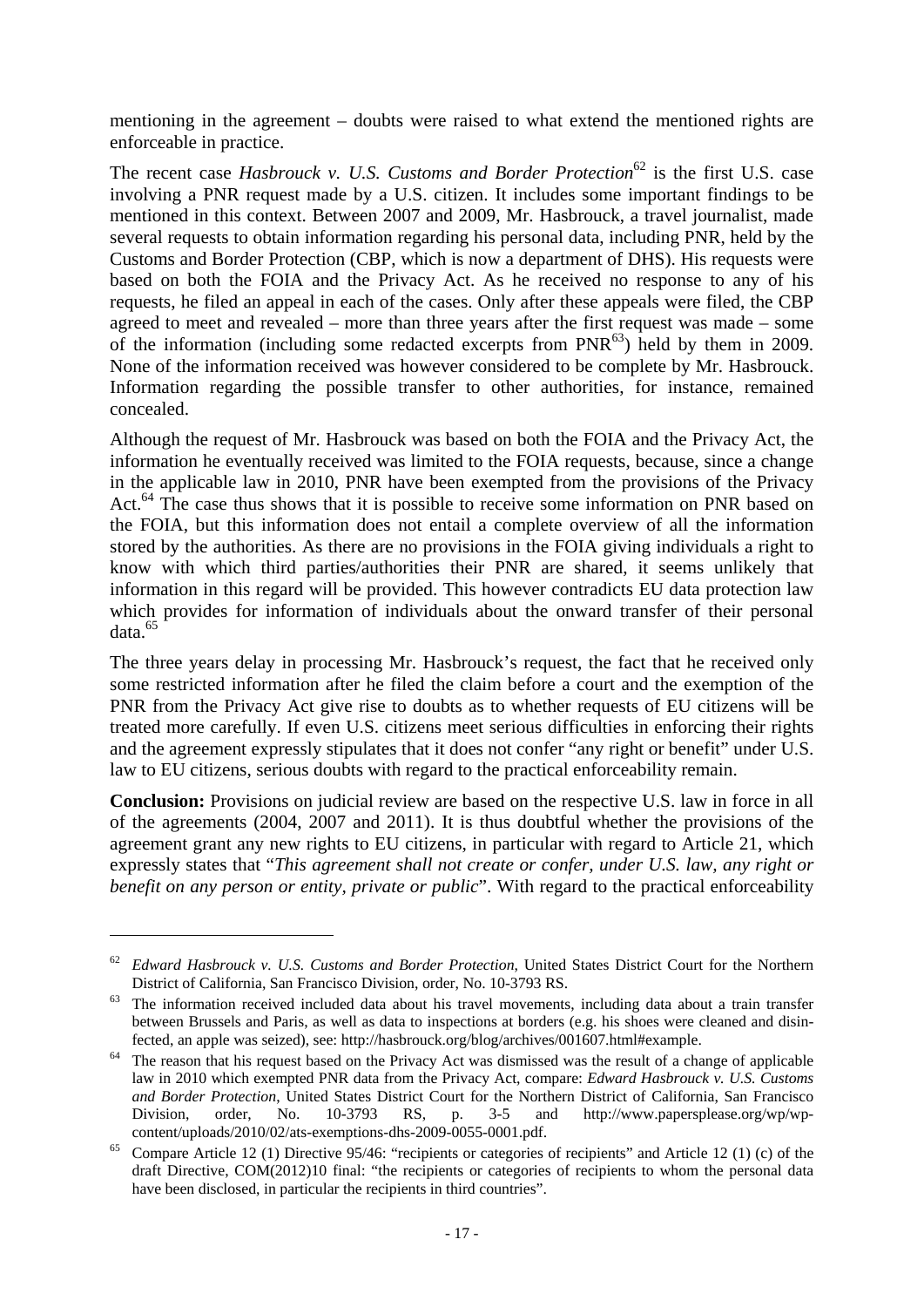of the provisions of the agreement, doubts remain as to whether U.S. authorities comply as stated in the agreement in a timely manner with the requests of EU citizens.

## **4 Comparison between the provisions of the draft agreement and the draft Police and Justice Directive**

A closer look at the proposal of the Commission of 25 January  $2012^{66}$  is useful in two respects. First, even if still subject to deliberations in and negotiations between the European Parliament and the Council, the proposal clearly demonstrates the evolved standards of the Union for data processing and data transfers in the area of police and justice. Second, the 2011 PNR proposal should already be assessed with regard to the adequacy rules of the proposed directive, because the agreement will operate in practice after the entering into force of the new European data protection instruments.

With regard to the former, the proposed 2011 PNR agreement clearly falls short of the standards of the proposed directive in many respects. Many of these shortcomings relate to the points analysed in Chapter 3. The very wide and unclearly formulated purposes<sup>67</sup> can hardly be described as "*specified, explicit and legitimate purposes*" as required by Article 4 (b) of the proposed directive. The very long retention periods and the use of unclear terms such as depersonalization and masking<sup>68</sup> contradict the standards of Article 4 (e), according to which data forms must permit identification of data subjects for no longer than it is necessary for the purposes for which the personal data are processed. Further, there is no attempt to distinguish between different categories of data subjects, as envisaged in Article 5 of the proposed directive. Article 7 of the 2011 agreement states that the U.S. shall not make decisions that produce significant adverse actions affecting the legal interests of individuals based solely on automated processing and use "*of PNR*". At least in a literal reading, this would permit such decisions when they are based on data, which include PNR and other additional data, contravening Article 9 (automated decisions) of the proposed directive.

While the rules on transparency in Article 10 of the 2011 agreement relate to Articles 10 and 11 of the proposed directive, Article 11 of the agreement includes an access right, which is however not comparable to the right of access as provided for in Article 12 of the proposed directive. Even setting aside the apparent problems of enforcement of a FOIA claim to PNR data even for U.S. nationals<sup>69</sup> and the restrictions in U.S. laws to which Article 11 of the agreement refers to,<sup>70</sup> it should be stressed that Article 12 (1) of the proposed directive requires the controller to provide a greater amount of information than only the PNR as such, if the individual makes a request for access.

As regards correction and rectification rights, even basic rules are missing in Article 12 (1) of the 2011 agreement. Examples are the obligation to rectify data that is inaccurate and to erase data when the collection did not comply with the respective requirements (as provided for in Articles 15 and 16 of the proposed directive).

The rules on data security in Article 5 of the 2011 agreement are, albeit not providing the same degree of details, comparable to Article 27 to 29 of the proposed directive, with the

<u>.</u>

<sup>&</sup>lt;sup>66</sup> Proposal for a Directive on the protection of individuals with regard to the processing of personal data by competent authorities for the purposes of prevention, investigation, detection or prosecution of criminal offences or the execution of criminal penalties, and the free movement of such data, COM(2012)10 final. See above chapter 3.1.

<sup>&</sup>lt;sup>68</sup> See above chapter 3.2.

<sup>69</sup> See above chapter 3.7.

 $70$  See above chapter 3.5.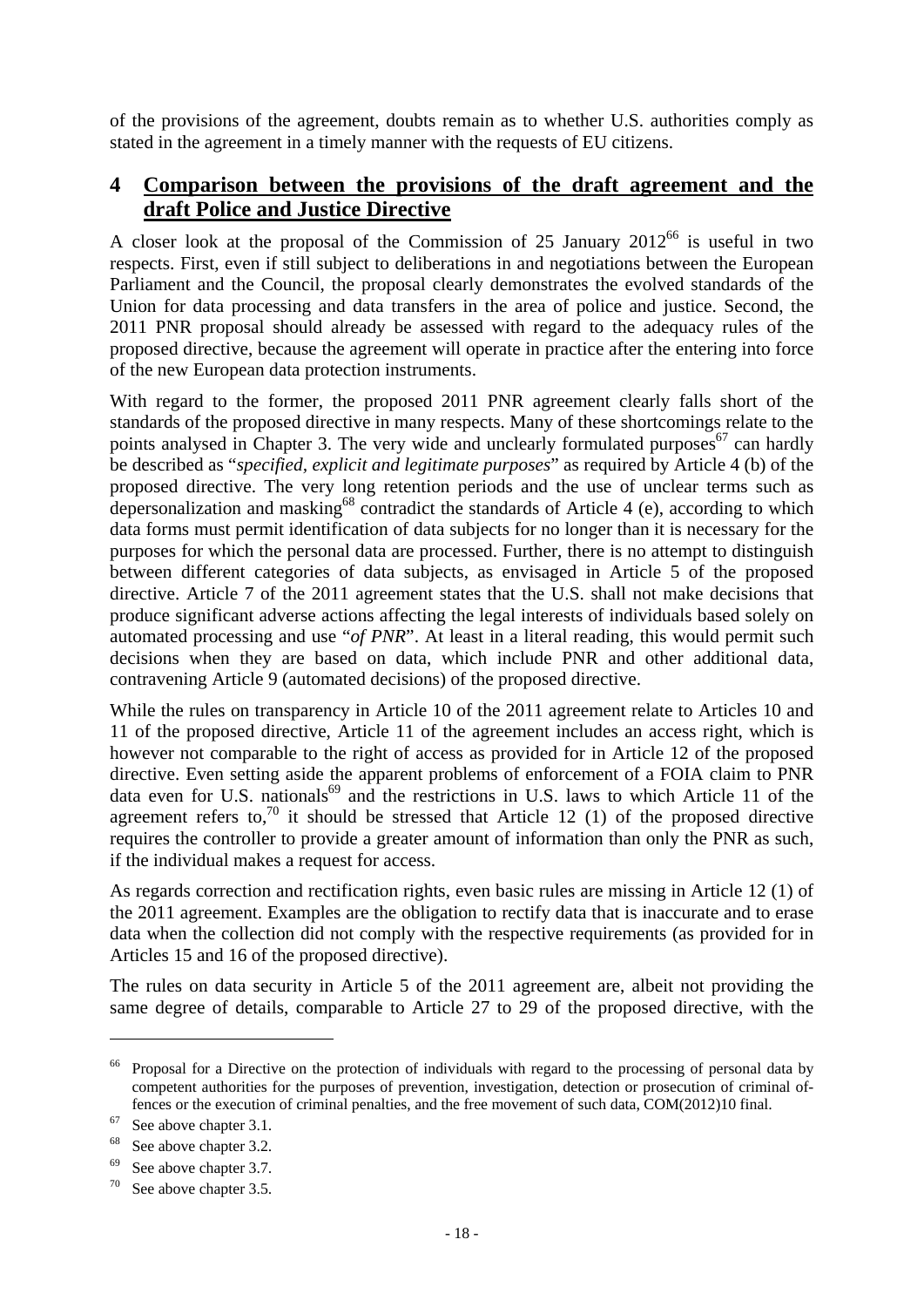exception of informing a supervisory authority in cases of privacy breaches (Article 5 (4) mentions the "*relevant European authorities*", without referring to national supervisory authorities or the EDPS). This leads to one of the greatest discrepancies, namely the absence of any mandatory review and oversight from outside the DHS, which contradicts the compulsory rules on supervisory authorities in Articles 39 to 43, including their duties and powers in Articles 44 to 47 of the proposed directive. There is thus also no right to lodge a complaint with a supervisory authority (Article 50 of the proposed directive). With regard to the rules on liability and the right to compensation (Article 54 of the proposed directive), it is noticeable that the words "liability", "damage", "compensation" and "responsibility" do not even appear in the 2011 agreement, which simply refers individuals to U.S. laws.<sup>71</sup>

As Article 19 of the 2011 proposal states that DHS shall be deemed to provide, "*within the meaning of relevant EU data protection law*", an adequate level of protection for PNR processing and use, it is worth mentioning that the proposed directive significantly specifies these adequacy rules in Article  $34<sup>72</sup>$ . The elements to be considered in the future are, according to Article 34 (2):

- a) the rule of law, relevant legislation in force, both general and sectoral, including concerning public security, defence, national security and criminal law as well as the security measures which are complied with in that country or by that international organisation; as well as effective and enforceable rights including effective administrative and judicial redress for data subjects, in particular for those data subjects residing in the Union whose personal data are being transferred;
- b) the existence and effective functioning of one or more independent supervisory authorities in the third country or international organisation in question responsible for ensuring compliance with the data protection rules, for assisting and advising the data subject in exercising their rights and for co-operation with the supervisory authorities of the Union and of Member States; and
- c) the international commitments the third country or international organisation in question has entered into.

In all three respects, the proposed agreement reveals considerable weakness. This relates (a) to the problem of the lack of enforceable rights,  $^{73}$  which are apparently not even effective for U.S. citizens.<sup>74</sup> Element (b) must be seen as completely missing, as there is no mandatory independent supervisory authority at all, not to mention the further requirements as regard its role. Considering the plethora of problems described in chapter 3, point (c) regarding international commitments in the proposed agreement, finally appears to be rather weak. All in all, it is hardly possible to describe the 2011 proposal as meeting the adequacy criteria of Article 34 of the proposed directive.

## **5 Conclusions**

While the current proposal provides for some minor improvements when compared to the former two versions (e.g. the slight improvements regarding the conditions for onward transfer), the main privacy and data protection problems of the agreement, mentioned in chapter 2, remain unsolved. In some cases, the level of data protection is even watered down (e.g. almost no purpose limitation, no time-limit for data retention etc.). When comparing the

 $71$  See above chapter 3.5.

<sup>72</sup> Cf. Article 25 Directive 95/46/EC.

<sup>73</sup> See above chapter 3.5.

 $74$  See above chapter 3.7.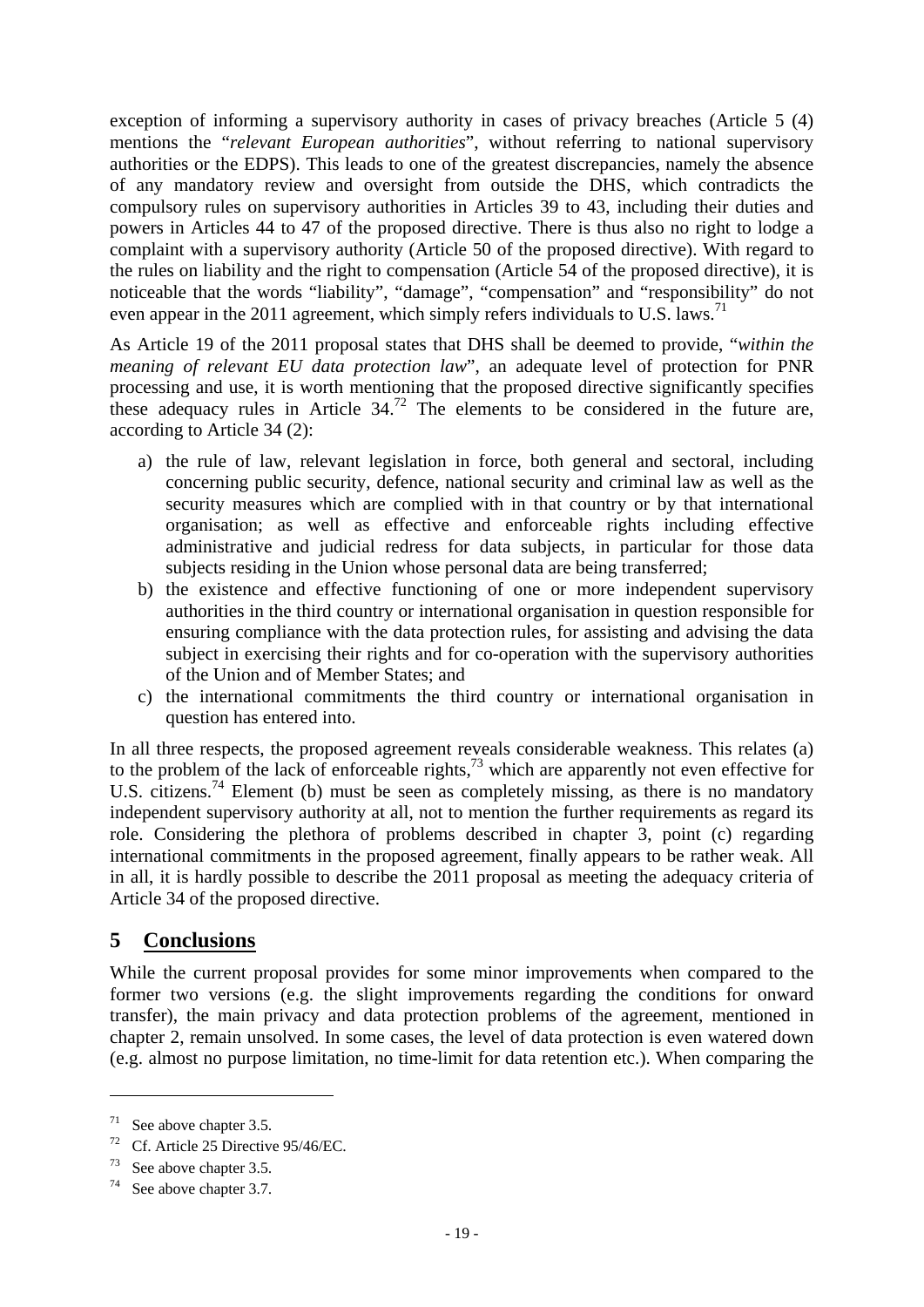2011 draft agreement to the demands of the European Parliament in its resolution of 5 May 2010, it appears that those concerns are not addressed in the proposal.

Possibly, the most striking example relates to the wide-ranging purposes for which the PNR may be used. The Parliament clearly demanded a limitation of the purposes,  $75$  which is not complied with. In this context, there is, for instance, no mention of the instruments the Parliament proposed to take as a reference instruments (Framework Decision 2002/475/JHA on combating terrorism or the Framework Decision 2002/584/JHA on the European Arrest Warrant) to limit the use of the PNR.

Further, the Parliament asked for an international agreement with the status of a legislative act in order to provide necessary safeguards for EU citizens when concluding the agreement.<sup>76</sup> Nonetheless, the current draft explicitly states in its Article 21 that "*This agreement shall not create or confer, under U.S. law, any right or benefit on any person or entity, private or public*".

Another requirement which is not met by the current draft, relates to the missing privacy impact assessment. Other instruments and possible less intrusive methods have not been evaluated before proposing the current draft as demanded by the Parliament.<sup>77</sup>

In addition, the requested independent review is not guaranteed. This is one of the most important reasons why the standards of the agreement are not in line with European data protection standards (other examples are: the non-respect of purpose limitation, proportionality and the length of storage periods). With regards to the use of the data, it is not limited to specific crimes or threats on a case-by-case basis as required by the Parliament<sup>78</sup>

The conditions for transfer of PNR to third countries have slightly improved when compared to the former agreement but do not yet comply with the requirements the Parliament demanded in its resolution of 2010. The express understandings between the third party and the DHS "*that incorporate data privacy protection comparable to*" those applied to the PNR by DHS (Article 17 (2) of the 2011 Agreement), are not comparable to "specific adequacy findings" the Parliament asked for in its resolution. Further, there are still exemptions concerning the use of the push method when transferring PNR data to the US. This also contradicts the Parliament's demands.

All in all, the current agreement does neither improve the data protection standards of the 2004 and 2007 agreements nor lead to a coherent approach on PNRs. It is thus not at all in line with the requirements set by the European Parliament in its PNR resolution of 5 May 2010.

If the European Parliament would consequently reject the proposed PNR agreement, the legal situation would be similar to the one before the agreements were concluded.<sup>79</sup> Air carries would be in the rather complex situation of either violating U.S. or EU law,  $80$  but such conflicts of law appear in other areas as well when there are diverse regulatory approaches. Data subjects would lose the protection provided by the 2011 draft: the provisions on

<u>.</u>

<sup>&</sup>lt;sup>75</sup> European Parliament resolution of 5 May 2010 (above n. 6), final edition B7-0244/2010, paragraph 9 (a).<br><sup>76</sup> European Parliament resolution of 5 May 2010 (above n. 6), final edition B7-0244/2010, paragraph 2.

<sup>&</sup>lt;sup>77</sup> European Parliament resolution of 5 May 2010 (above n. 6), final edition B7-0244/2010, paragraph 5.

<sup>&</sup>lt;sup>78</sup> European Parliament resolution of 5 May 2010 (above n. 6), final edition B7-0244/2010, paragraph 9 (c).<br><sup>79</sup> This holds true in the absence of bilateral agreements which could follow from a rejection. The content of such agreements cannot be predicted here and would depend on the constitutional constraints (as well as the negotiating power) of the Member States; see for the German example above chapter 2.2. See chapter 1.